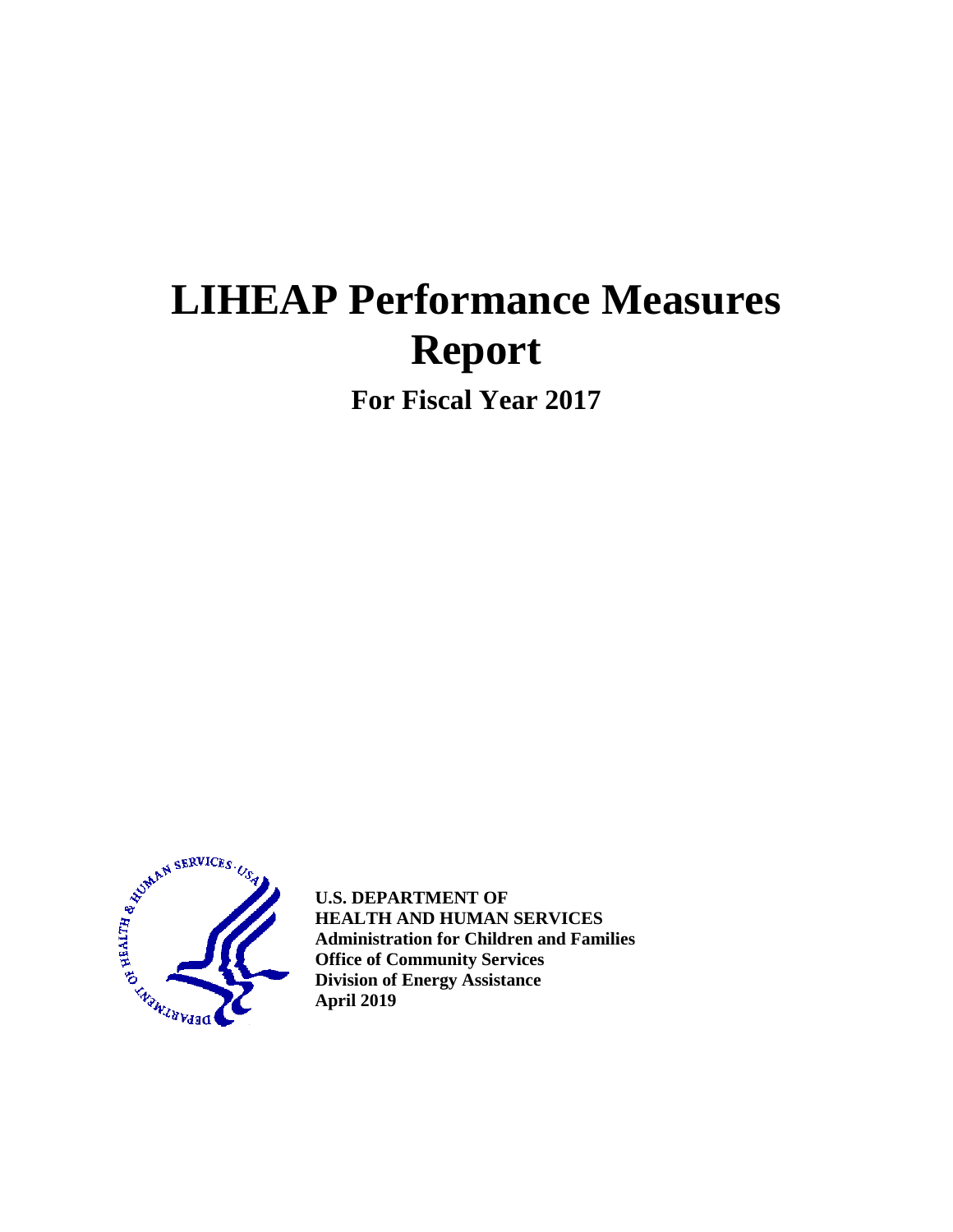# **LIHEAP Performance Measures Report**

# **For Fiscal Year 2017**

This document has been prepared for the Office of Community Services' Division of Energy Assistance by APPRISE Incorporated under contract #HHSP233201500094I/HHSP23337003T. The statements, findings, conclusions, and recommendations are solely those of analysts from APPRISE and do not necessarily reflect the views of EIA or HHS.

Copies of this document can be obtained by contacting Peter Edelman of the Division of Energy Assistance at the following address:

> Administration for Children and Families Office of Community Services Division of Energy Assistance Mary E. Switzer Building, 5<sup>th</sup> Floor 330 C Street, SW Washington, DC 20201

E-mail: [peter.edelman@acf.hhs.gov](mailto:peter.edelman@acf.hhs.gov) Web site: <http://www.acf.hhs.gov/programs/ocs/liheap/>

April 2019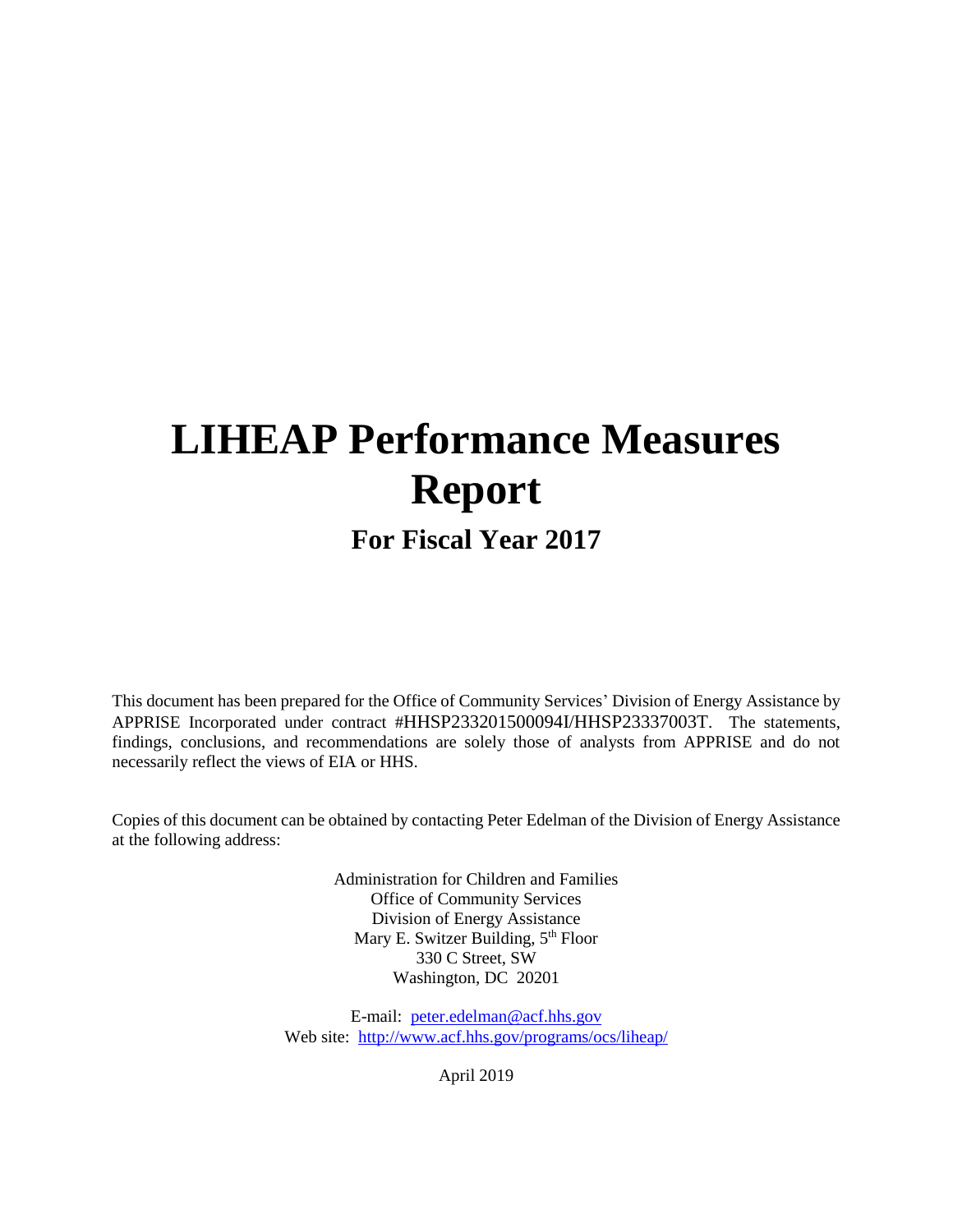| <b>Table of Contents</b>                  |  |
|-------------------------------------------|--|
| <b>Figures and Tables</b>                 |  |
| <b>List of Acronyms and Abbreviations</b> |  |
|                                           |  |
|                                           |  |
|                                           |  |
|                                           |  |
|                                           |  |
|                                           |  |
|                                           |  |
|                                           |  |
|                                           |  |
|                                           |  |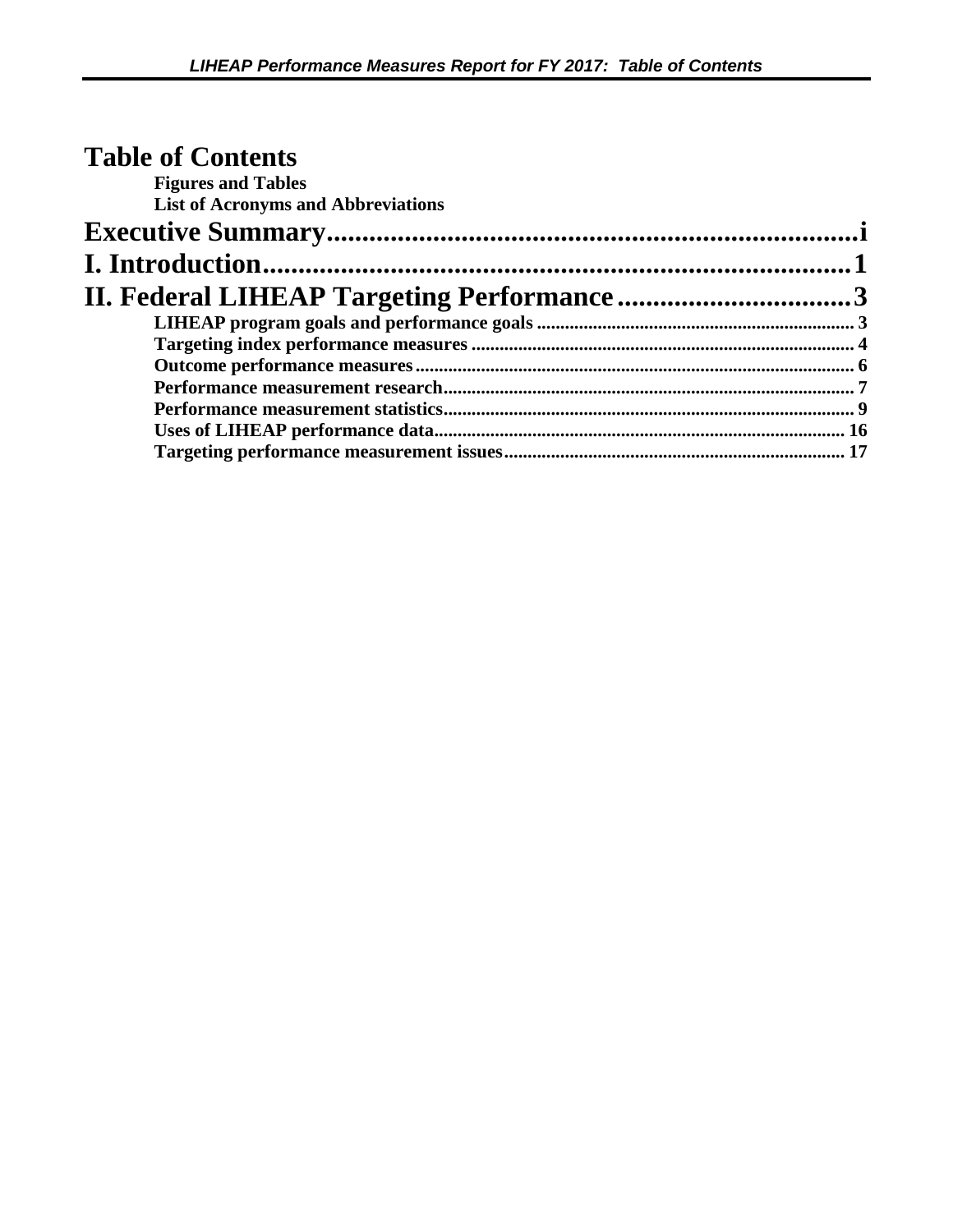# <span id="page-3-0"></span>**Figures and Tables**

| Table 2. LIHEAP burden targeting and burden reduction targeting performance measures for FY 2017   |     |
|----------------------------------------------------------------------------------------------------|-----|
|                                                                                                    |     |
| Table 3. Number of Occurrences Where LIHEAP benefits restored home energy services or prevented    |     |
|                                                                                                    |     |
| Table 2-1a. LIHEAP recipiency targeting performance measure 1A: Increase the recipiency targeting  |     |
| index score of LIHEAP households having at least one member 60 years or older (reported for FY     |     |
| 2003 – FY 2017) …………………………………………………………………………………………                                                 | .10 |
| Table 2-1b. LIHEAP recipiency targeting performance measure 1A: Increase the recipiency targeting  |     |
| index score of LIHEAP households having at least one member five years or younger (reported for    |     |
|                                                                                                    |     |
| Table 2-2. LIHEAP recipiency targeting index of high-burden households by region for FY 2001 from  |     |
| the 2001 RECS and the 2001 RECS LIHEAP Supplement, for FY 2005 from the 2005 RECS, and             |     |
|                                                                                                    |     |
| Table 2-3. LIHEAP benefit targeting index of high-burden households by region for FY 2001 from the |     |
| 2001 RECS and the 2001 RECS LIHEAP Supplement, for FY 2005 from the 2005 RECS, and for             |     |
|                                                                                                    |     |
| Table 2-4. LIHEAP burden reduction targeting of high-burden households by region for FY 2001 from  |     |
| the 2001 RECS and the 2001 RECS LIHEAP Supplement, for FY 2005 from the 2005 RECS, and             |     |
|                                                                                                    | .12 |
| Table 2-5. Developmental Performance Measures: Summary of States' Data Quality by Performance      |     |
|                                                                                                    |     |
| Table 2-6. Developmental Performance Measure #1 - Benefit Targeting Index: Results by Data Quality |     |
|                                                                                                    |     |
| Table 2-7. Developmental Performance Measure #2 - Burden Reduction Targeting Index: Results by     |     |
|                                                                                                    |     |
| Table 2-8. Developmental Performance Measure #3 - Occurrences Where LIHEAP Benefits Restored       |     |
|                                                                                                    |     |
| Table 2-9. Developmental Performance Measure #4 - Occurrences Where LIHEAP Benefits Prevented      |     |
|                                                                                                    |     |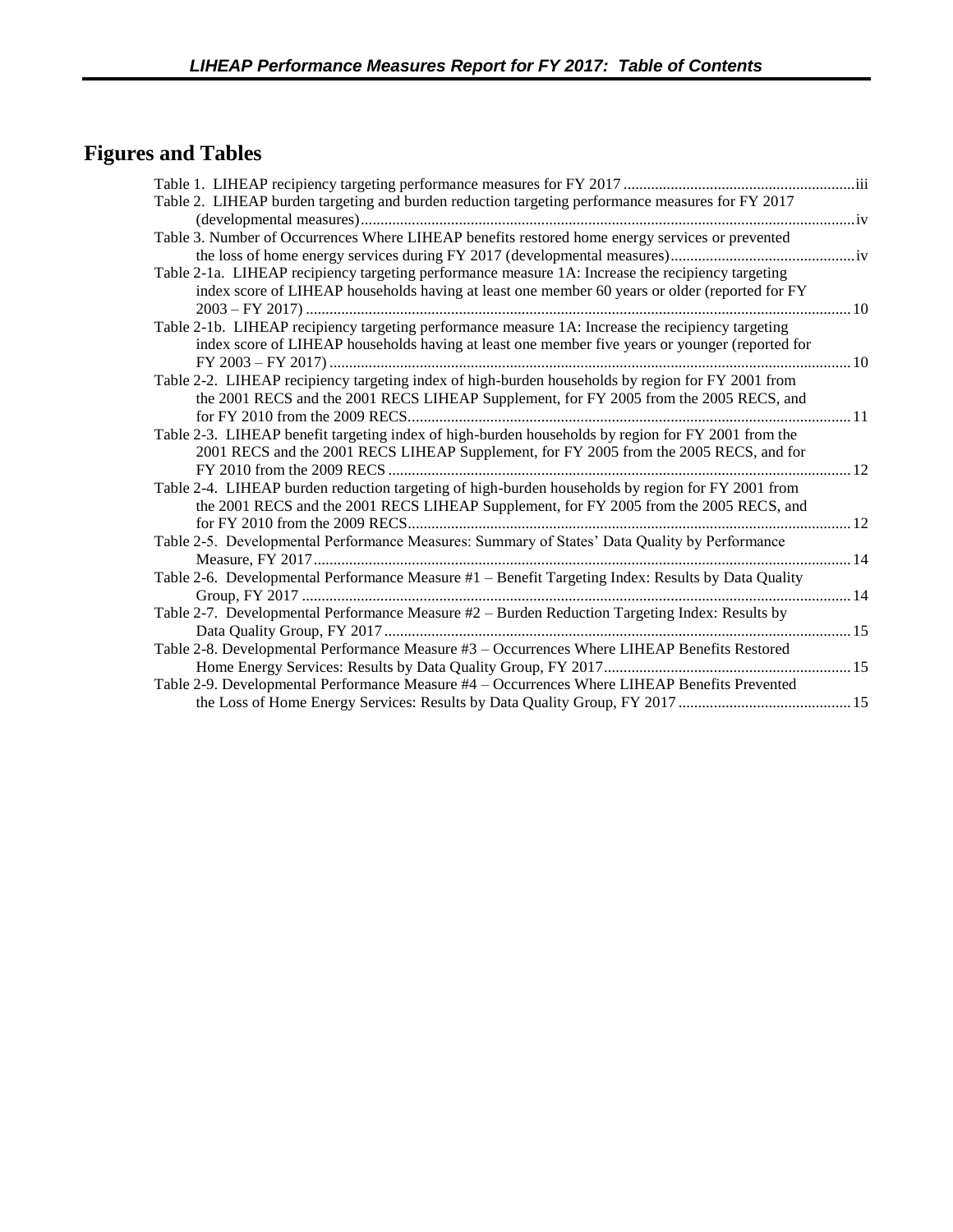# <span id="page-4-0"></span>**List of Acronyms and Abbreviations**

| <b>ACF</b>    | HHS's Administration for Children and Families                     |
|---------------|--------------------------------------------------------------------|
| <b>ASEC</b>   | CPS Annual Social and Economic Supplement                          |
| <b>CPI</b>    | Consumer Price Index                                               |
| <b>CPS</b>    | <b>Current Population Survey</b>                                   |
| <b>DOE</b>    | U.S. Department of Energy                                          |
| <b>EIA</b>    | DOE's Energy Information Administration                            |
| FY            | Federal Fiscal Year / Fiscal Year                                  |
| <b>GPRA</b>   | Government Performance and Results Act of 1993 (Public Law 103-62) |
| <b>HHS</b>    | U.S. Department of Health and Human Services                       |
| <b>LIHEAP</b> | Low Income Home Energy Assistance Program                          |
| <b>NEADA</b>  | National Energy Assistance Directors' Association                  |
| <b>NEUAC</b>  | National Energy and Utility Affordability Coalition                |
| <b>OBRA</b>   | Omnibus Budget Reconciliation Act of 1981 (Public Law 97-35)       |
| <b>OCS</b>    | ACF's Office of Community Services                                 |
| <b>OMB</b>    | Office of Management and Budget                                    |
| P.L.          | <b>Public Law</b>                                                  |
| <b>PMIWG</b>  | <b>LIHEAP Performance Measures Implementation Work Group</b>       |
| <b>RECS</b>   | <b>Residential Energy Consumption Survey</b>                       |
|               |                                                                    |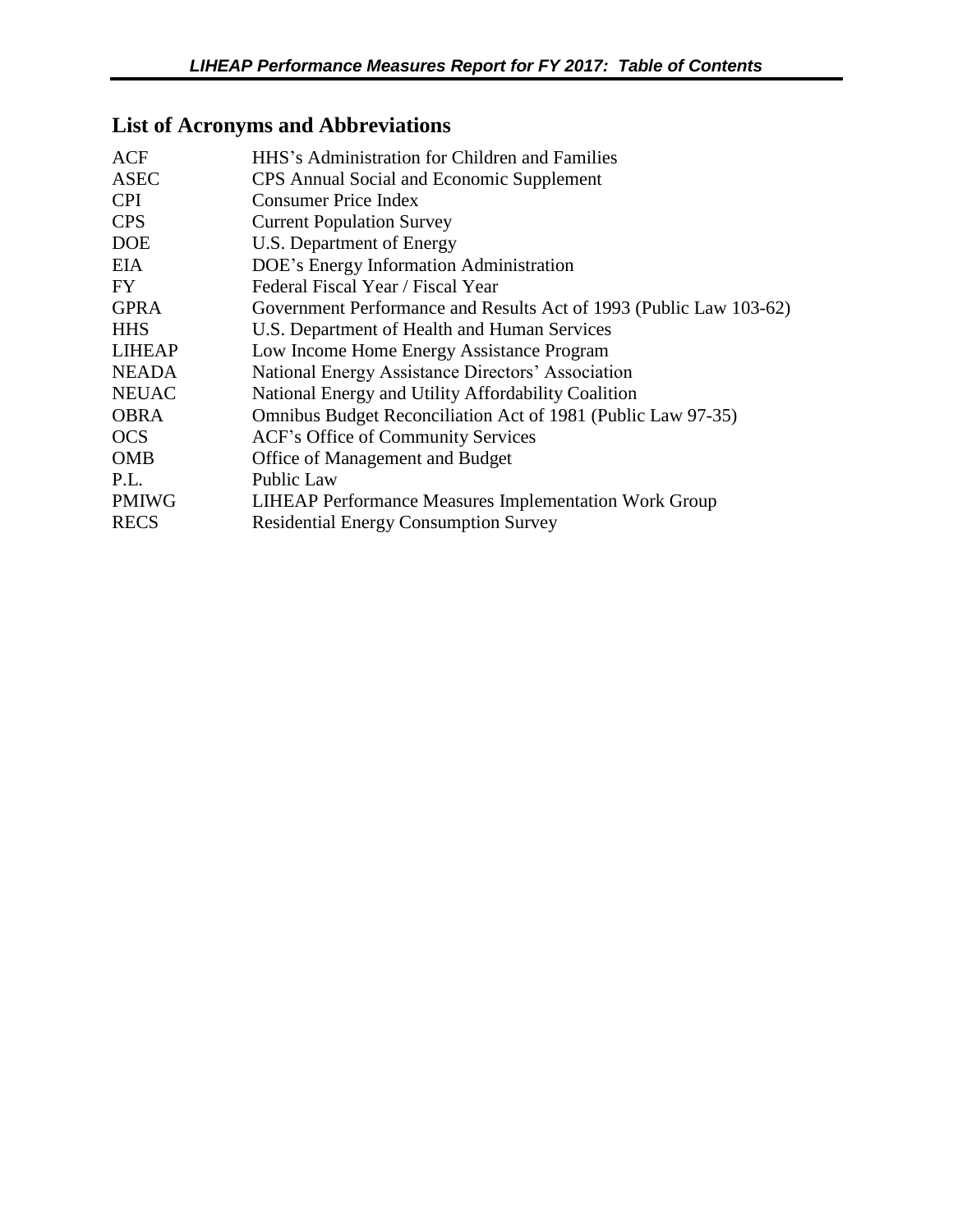# <span id="page-5-0"></span>**Executive Summary**

The Low Income Home Energy Assistance Program (LIHEAP) is administered at the federal level by the U.S. Department of Health and Human Services (HHS) Administration for Children and Families (ACF). The Government Performance and Results Act of 1993 (GPRA) focuses on program results to provide Congress with objective information on the achievement of statutory objectives or program goals. The resulting performance data are to be used in making decisions on budget and appropriation levels.

ACF's budget justification for Congress, which contains the LIHEAP performance plan, takes into account the fact that the federal government does not provide LIHEAP assistance to the public. Instead, the federal government provides funds to states, federal- or state-recognized Indian tribes and tribal organizations, and insular areas to administer LIHEAP at the local level. The LIHEAP performance plan also takes into account the fact that LIHEAP is a block grant whereby LIHEAP grantees have broad flexibility to design their programs, within very broad federal guidelines, to meet the needs of their citizens.

This report presents statistics for LIHEAP performance measurement at the national and regional levels for state grantees (50 states plus the District of Columbia, referred to as "states" throughout this report). The primary information source for the data on performance measurement is the *LIHEAP Household Report for FY 2017*. This survey collects data from the states on the number of households served by the LIHEAP program, as well as demographic and income characteristics of assisted households, and is conducted annually by HHS. Data reported by grantees are combined with estimates of the federally income eligible population from the U.S. Census Bureau's Current Population Survey (CPS) Annual Social and Economic Supplement (ASEC) to measure targeting performance on key program metrics.<sup>1</sup> Additional analyses of LIHEAP assisted households are made using data from the Residential Energy Consumption Survey (RECS), fielded by the Energy Information Administration (EIA) of the U.S. Department of Energy (DOE).

# **LIHEAP program goals and performance goals**

In federal fiscal year (FY) 2017, about 15 percent of federally income eligible households received assistance with their heating costs. Given that limitation, the LIHEAP statute requires LIHEAP grantees to provide, in a timely manner, that the highest level of assistance will be furnished to those households that have the lowest incomes and the highest energy costs or needs in relation to income, taking into account family size. The LIHEAP statute identifies two groups of low income households as having the highest needs:

- *Vulnerable Households*: Vulnerable households are those with at least one member that is a young child, an individual with disabilities, or a frail older individual.
- **•** *High-Burden households*: High-burden households are those with the lowest incomes and highest home energy costs.

Based on the national LIHEAP program goals, ACF has focused its annual performance goals and measurement on targeting income eligible vulnerable households. Subject to the availability of data, ACF also is interested in the performance of LIHEAP with respect to targeting households with the highest home energy burden.

## **Targeting Index performance measures**

Performance goals must be measurable in order to determine if the goals are being achieved. ACF has developed a set of performance measures (i.e., targeting indexes) that show the extent to which LIHEAP

 $\overline{a}$ <sup>1</sup> Federally income-eligible population refers to households with income at or below the greater of 150 percent of HHS poverty guidelines (HHSPG) or 60 percent of state median income, depending on household size.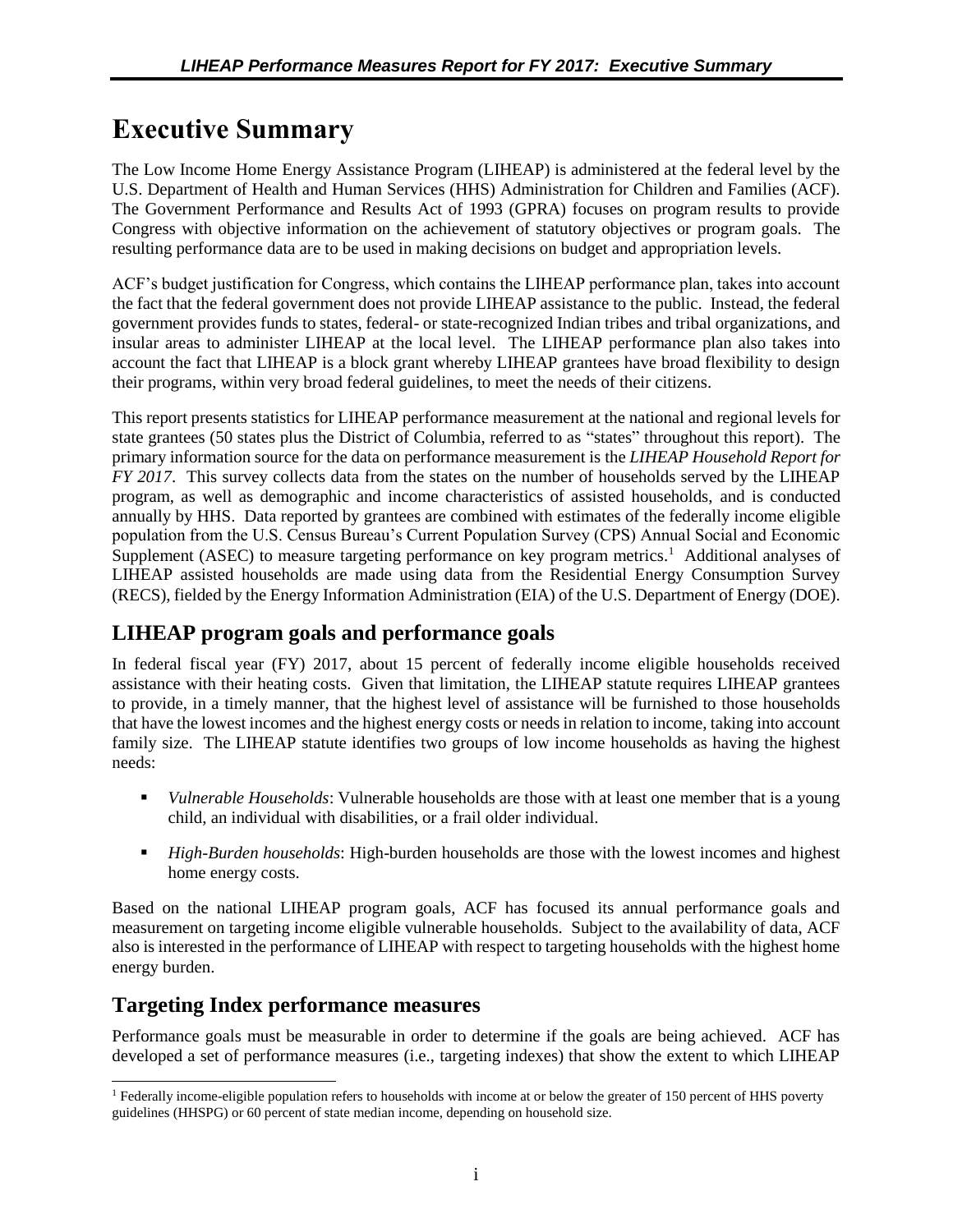meets its performance goals. These measures show LIHEAP's performance in targeting vulnerable and high-burden households:

- **•** The *recipiency targeting index* quantifies targeting with respect to receipt of LIHEAP benefits.
- **•** The *benefit targeting index* quantifies targeting with respect to the level of LIHEAP benefits.
- The *burden reduction targeting index* quantifies targeting with respect to the burden reduction resulting from LIHEAP benefits.

The development of these indexes facilitates tracking of recipiency, benefit, and burden reduction performance for vulnerable and high-burden households. Using these indexes, ACF established the following LIHEAP performance measures:

- **EXECUTE:** Maintain the recipiency targeting index score of LIHEAP households having at least one member 60 years or older.
- **EXECUTE:** Maintain the recipiency targeting index score of LIHEAP households having at least one member five years or younger.

Beginning in FY 2016, grantees were required to collect data on LIHEAP benefit targeting, burden reduction targeting, and the number of occurrences where LIHEAP restored home energy service or prevented the loss of home energy service. Currently, there are no annual performance objectives for these four new developmental measures as HHS and grantees assess their value in documenting the performance of the LIHEAP program.

### **Outcome performance measures**

ACF seeks to improve the way in which it measures LIHEAP's performance. The indicators that ACF uses to measure LIHEAP's performance, the young child and elderly recipiency targeting indexes, serve only as proxies for LIHEAP's outcomes. ACF intended these proxies to be replaced by more outcome-focused measures.

In June 2008, ACF established the LIHEAP Performance Measures Planning Work Group, consisting of state LIHEAP directors and ACF staff. The Work Group drafted a set of potential LIHEAP performance measures that could be useful to both the states and ACF.

In April 2010, ACF established a follow-up group, the LIHEAP Performance Measures Implementation Work Group (PMIWG), consisting of state LIHEAP directors and ACF staff. Acting on the PMIWG's recommendation, in June 2014, HHS submitted a request to the Office of Management and Budget (OMB) to collect data from state grantees for four new developmental LIHEAP performance measures related to home energy burden and the continuity of home energy service. In November of 2014, HHS received approval from OMB to begin collecting data for these measures (Clearance No. 0970-0449). The PMIWG will be active through at least September 2019 in evaluating grantees' ability to collect and report on newly established measures and also establishing definitions relating to the new measures.

## **Performance measurement research**

ACF has funded several studies to develop a better understanding of LIHEAP targeting performance measurement. Two of these studies recommended that ACF consider making changes in the performance measurement plan for LIHEAP.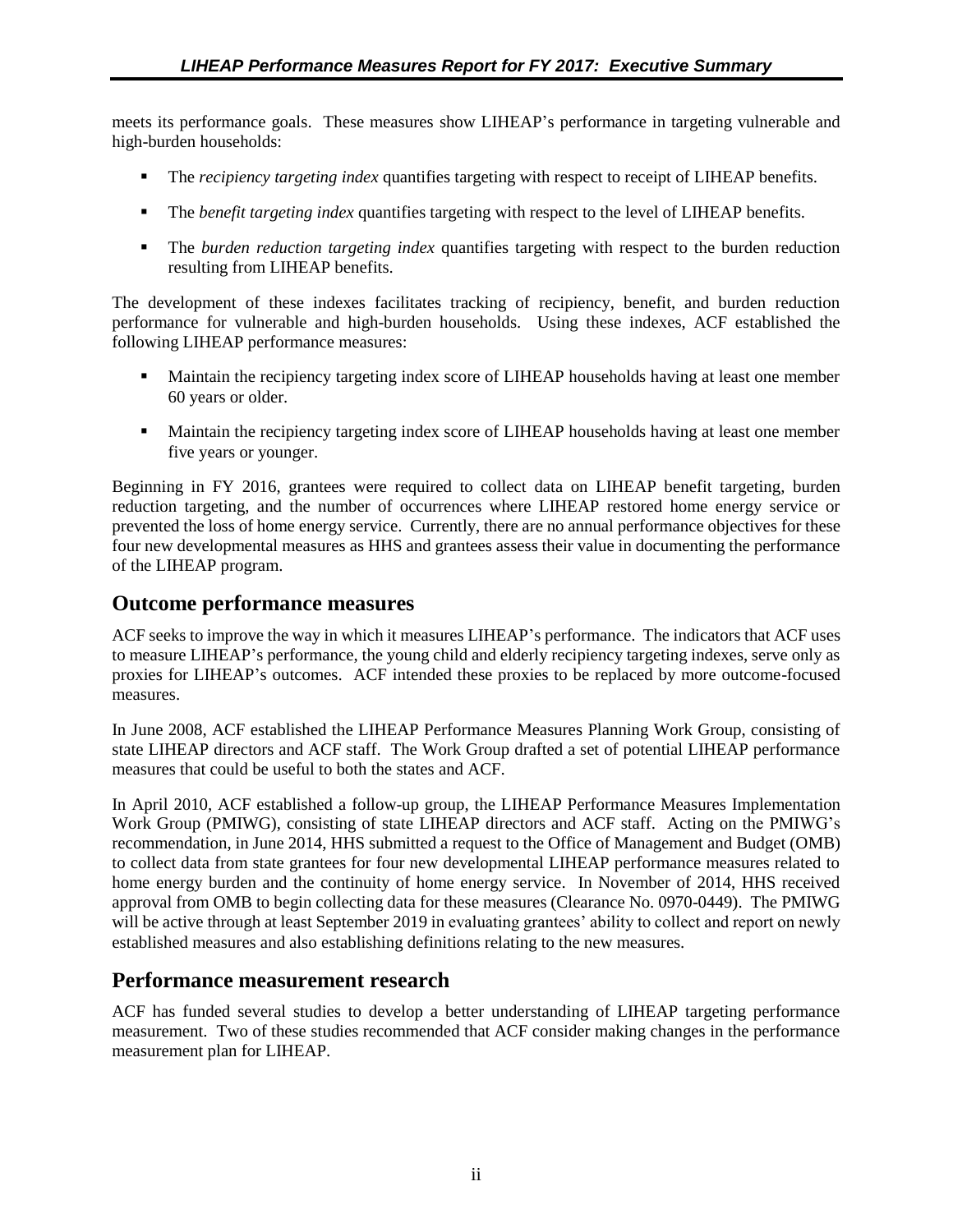- <span id="page-7-0"></span>• Validation Study – The performance measurement validation study examined the available data sources for estimating the targeting indexes required by the performance measurement plan for LIHEAP and identified the data sources that furnished the most reliable data.<sup>2</sup>
- Energy Burden Study The energy burden evaluation study used the 2001 RECS LIHEAP Supplement to measure the baseline performance of LIHEAP in serving high-burden households and to examine the competing demands associated with targeting vulnerable and high-burden households $3$

ACF has implemented the recommendations from the Validation Study. Beginning in FY 2016, ACF began implementing the recommendations from the Energy Burden Study by requiring state grantees and the District of Columbia to furnish data on the energy burden of LIHEAP recipient households as part of their annual LIHEAP reports.

# **Performance measurement statistics**

HHS's *Fiscal Year 2017 [Annual Performance Report and Performance Plan](http://www.hhs.gov/sites/default/files/fy2017-performance-plan_remediated.pdf)* furnished measurements of targeting performance nationally. The performance report showed the national LIHEAP target scores for FY 2017, and national LIHEAP target scores and performance results for prior years. Table 1 below shows that in FY 2017, nationally, the LIHEAP program fell short of its target scores for assisting income eligible households with at least one elderly member (60 years old and over) but exceeded its target scores for assisting income eligible households with at least one young child (5 years old or younger). The results also show that in FY 2017, nationally, the LIHEAP program more effectively targeted assistance to income eligible households with at least one young child than it did income eligible households with at least one elderly member.

| <b>Performance measurement statistic</b>                                                                            | <b>Target</b> | <b>Result</b> |
|---------------------------------------------------------------------------------------------------------------------|---------------|---------------|
| Increase the recipiency targeting index score for LIHEAP recipient<br>households having at least one elderly member | 86            | -82           |
| Increase the recipiency targeting index score for LIHEAP recipient<br>households having at least one young child    | 108           | 110           |

#### **Table 1. LIHEAP recipiency targeting performance measures for FY 2017**

Beginning in FY 2016, HHS required state grantees and the District of Columbia to collect and report data for four new developmental performance measures designed to measure LIHEAP impacts. HHS has not defined annual targets for the four new performance measures as they are considered developmental. Table 2 below shows the results for the burden targeting index and the burden reduction targeting index for FY 2017 for all states with usable data. The benefit targeting index score for FY 2017 was 116, indicating that LIHEAP provided 16 percent higher benefits to those households with the highest energy burden compared to average recipient households. The burden reduction targeting index score for FY 2017 based on all states with usable data was 84, indicating that LIHEAP paid about 16 percent less of the energy bill for households with the highest energy burden compared to average recipient households.

l <sup>2</sup> *LIHEAP Targeting Performance Measurement Statistics: GPRA Validation of Estimation Procedures*, September 2004, prepared by APPRISE Incorporated under PSC Order No. 043Y00471301D. [http://www.acf.hhs.gov/sites/default/files/ocs/gpra\\_validation\\_report\\_final.pdf](http://www.acf.hhs.gov/sites/default/files/ocs/gpra_validation_report_final.pdf)

<sup>3</sup> *LIHEAP Energy Burden Evaluation Study*, July 2005, Report prepared by APPRISE Incorporated under PSC Order No. 043Y00471301D. [http://www.acf.hhs.gov/sites/default/files/ocs/study\\_july\\_05.doc](http://www.acf.hhs.gov/sites/default/files/ocs/study_july_05.doc)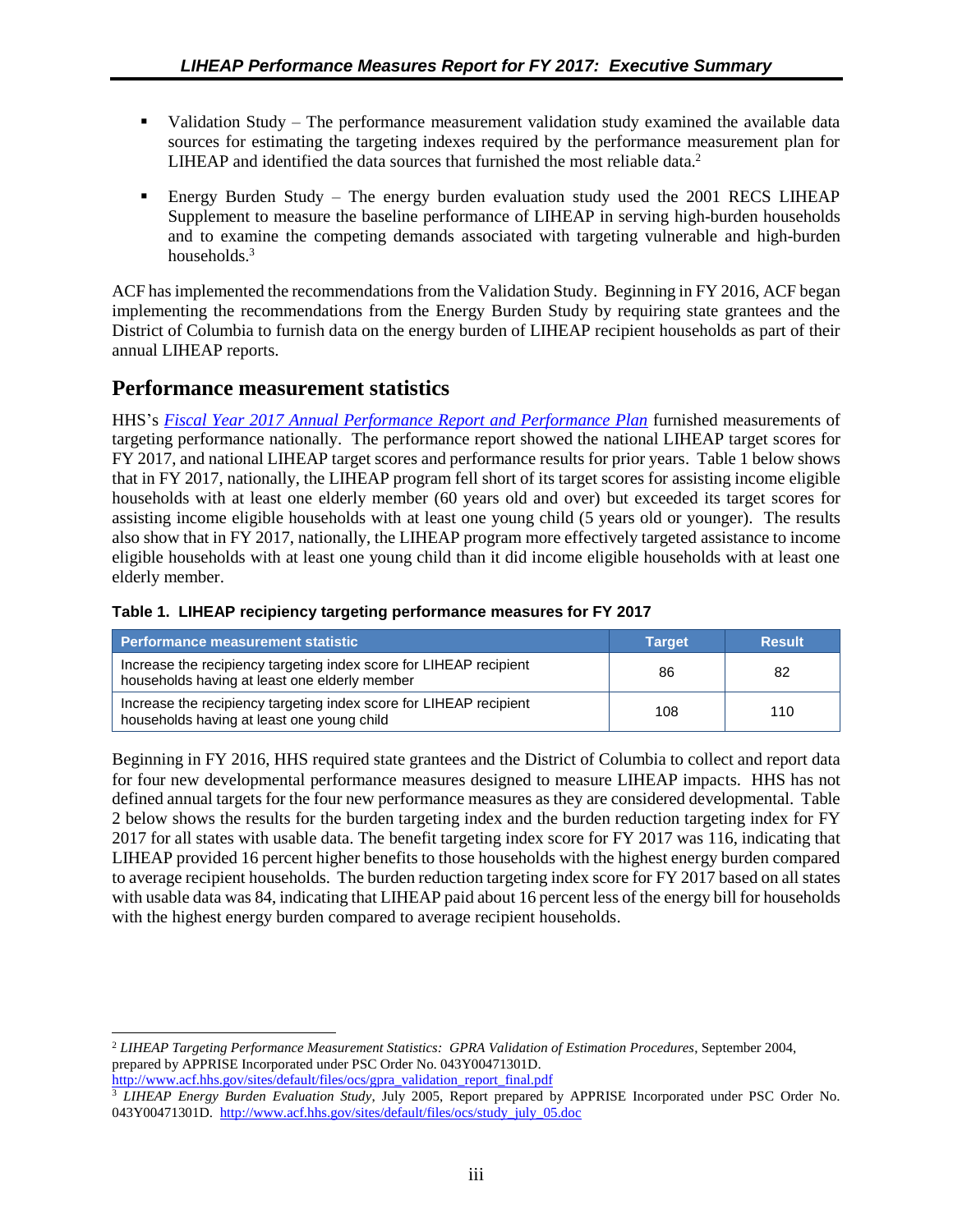#### <span id="page-8-0"></span>**Table 2. LIHEAP burden targeting and burden reduction targeting performance measures for FY 2017 (developmental measures)**

| Developmental Measure                   | <b>Number of States with Usable</b><br>Data <sup>1</sup> | <b>Weighted Average Index</b><br>Score <sup>2</sup> |
|-----------------------------------------|----------------------------------------------------------|-----------------------------------------------------|
| <b>Burden Targeting Index</b>           | 47                                                       | 116                                                 |
| <b>Burden Reduction Targeting Index</b> | 47                                                       | 84                                                  |

<sup>1</sup> Four states had data that was insufficient for reporting the LIHEAP benefit targeting and burden reduction targeting indexes and were not included.

<sup>2</sup> To account for different sizes in the LIHEAP population by state, a weighted average based on each state's number of bill- payment assisted households was used to calculate the weighted average index score.

Table 3 below provides the results for the final two developmental performance measures. In FY 2017, states with usable data reported a total of 287,313 occurrences where LIHEAP restored home energy services that were lost due to a utility disconnection, no fuel to operate energy equipment, or inoperable energy equipment. In FY 2017, states with usable data reported a total of 1,250,713 occurrences where LIHEAP assistance helped recipients to maintain energy service that was in imminent risk of being lost due to a utility disconnection, no fuel to operate energy equipment, or inoperable energy equipment.

#### **Table 3. Number of Occurrences Where LIHEAP benefits restored home energy services or prevented the loss of home energy services during FY 2017 (developmental measures)**

| <b>Developmental Measure</b>                                                     | <b>Number of States with</b><br>Usable Data <sup>1</sup> | Number of<br><b>Occurrences</b> |
|----------------------------------------------------------------------------------|----------------------------------------------------------|---------------------------------|
| Number of occurrences where LIHEAP benefits restored<br>home energy services     | 46                                                       | 287.313                         |
| Number of occurrences where LIHEAP prevented the<br>loss of home energy services | 47                                                       | 1,250,713                       |

<sup>1</sup> Five states had data that was insufficient for reporting on the number of occurrences where LIHEAP benefits restored home energy services and were not included. Four states had data that was insufficient for reporting on the number of occurrences where LIHEAP prevented the loss of home energy services.

Overall, state capacity to collect and report the performance data improved from FY 2016 to FY 2017. ACF is continuing to assist states with building the capacity to successfully collect and report complete and accurate data for these measures.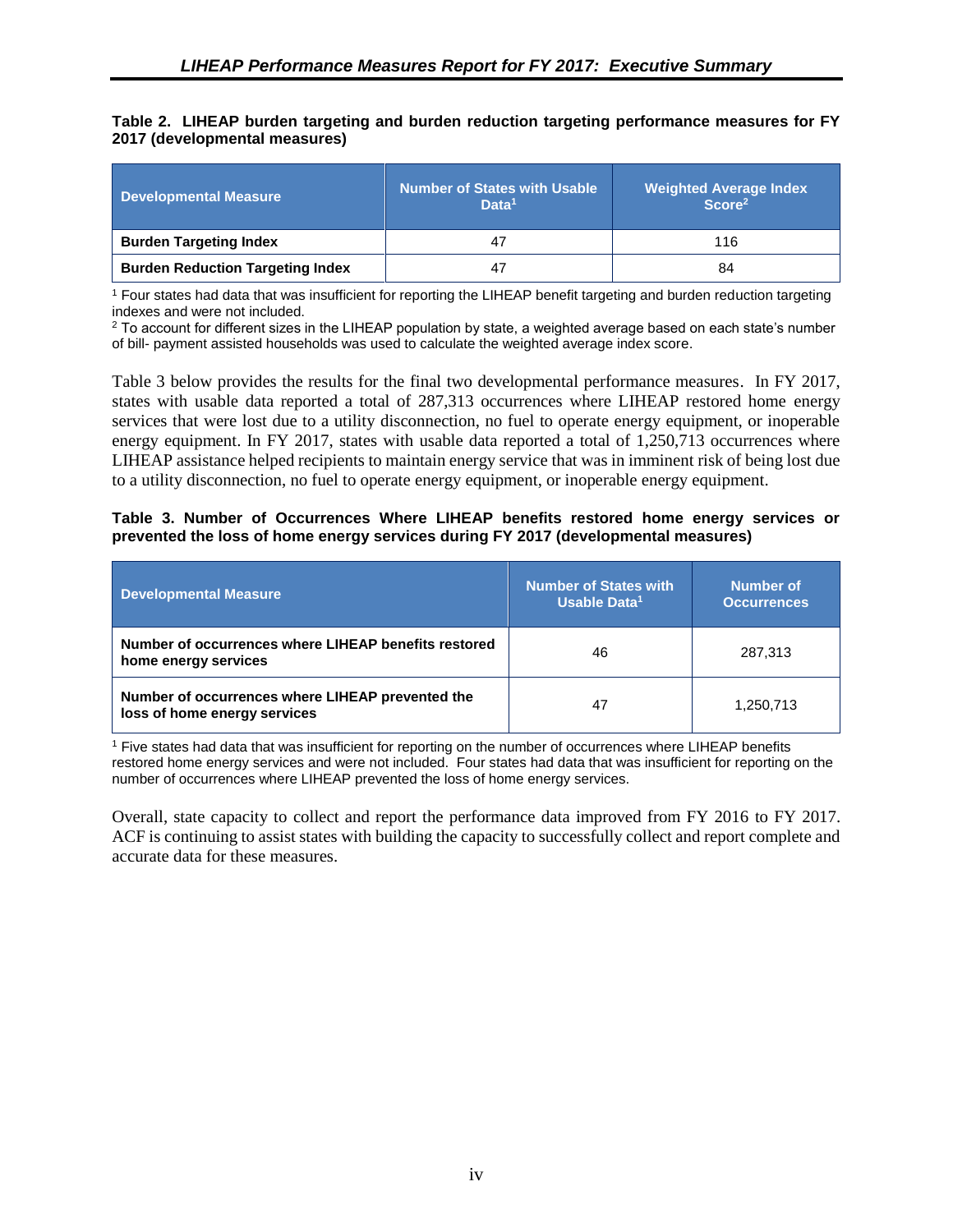# <span id="page-9-0"></span>**I. Introduction**

The Low Income Home Energy Assistance Program (LIHEAP) is authorized by Title XXVI of the Omnibus Budget Reconciliation Act of 1981 (OBRA), Public Law (P.L.) 97-35, as amended. The Administration for Children and Families (ACF) within the U.S. Department of Health and Human Services (HHS) administers LIHEAP at the federal level. ACF awards annual LIHEAP block grants to assist eligible low income households in meeting their home energy costs. ACF issues such grants to the 50 states and the District of Columbia, certain Indian tribes and tribal organizations, and certain U.S. insular areas.

In 1994, Congress amended the purpose of LIHEAP to clarify that LIHEAP is "to assist low income households, particularly those with the lowest incomes, that pay a high proportion of household income for home energy, primarily in meeting their immediate home energy needs" (The Human Services Amendments of 1994, P.L. 103-252, Sec. 302). Congress further indicated that LIHEAP grantees need to reassess their LIHEAP benefit structures to ensure that they are actually targeting those low income households that have the highest energy costs or needs. The Energy Policy Act of 2005 (P.L. 109-58) reauthorized LIHEAP through Fiscal Year (FY) 2007 without substantive changes. LIHEAP's reauthorization is currently pending.

For LIHEAP grantees to reassess their LIHEAP benefit structures, they need performance statistics on LIHEAP applicants, LIHEAP recipients, and LIHEAP income-eligible households. In addition, they need technical assistance in how to make use of the performance statistics in planning and implementing changes to their programs.

The *LIHEAP Performance Measures Report for FY 2017* focuses on ACF's approach to LIHEAP performance measurement. It describes performance measurement procedures, furnishes data on targeting performance for LIHEAP over time, and provides FY 2017 performance measures results. Previously, this report was published as part of the *LIHEAP Home Energy Notebook*, which included additional sections on the latest national and regional data on home energy consumption, expenditures, and burden; low income home energy trends and trends in LIHEAP for the period 1979 to present; characteristics of the low income population in each state; and special studies of important issues related to LIHEAP and low income home energy needs. Beginning with data for FY 2015, the individual sections of the *LIHEAP Home Energy Notebook* have been published separately in an effort to make the data available to LIHEAP grantees in a more timely fashion.

The performance measurement data presented in this report were derived from the following sources:

- State annual *LIHEAP Household Report* ACF set a goal for the states to submit their final *LIHEAP Household Report for Federal Fiscal Year (FFY) 2017* by December 15, 2017. Each *LIHEAP Household Report* needs to be received, reviewed, processed, and compared against data from each state's *LIHEAP Grantee Survey* that was conducted in May 2018 as part of the *LIHEAP Performance Data Form for Federal Fiscal Year (FFY) 2017*. The data on the number of LIHEAP households assisted in FY 2017 will be included in the *LIHEAP Report to Congress* for FY 2017.
- **CPS ASEC** The Current Population Survey (CPS) is a national household sample survey that is conducted monthly by the Bureau of the Census. The CPS Annual Social and Economic Supplement (ASEC) includes data that allow the user to characterize household demographic characteristics. The CPS ASEC is the best source of annual national data for estimating the number of income eligible households and the number of income eligible vulnerable households. The CPS ASEC data used to prepare performance statistics for FY 2017 were published in October 2017.
- **EXECS** The Energy Information Administration's (EIA's) Residential Energy Consumption Survey (RECS) is a national household sample survey that is conducted approximately once every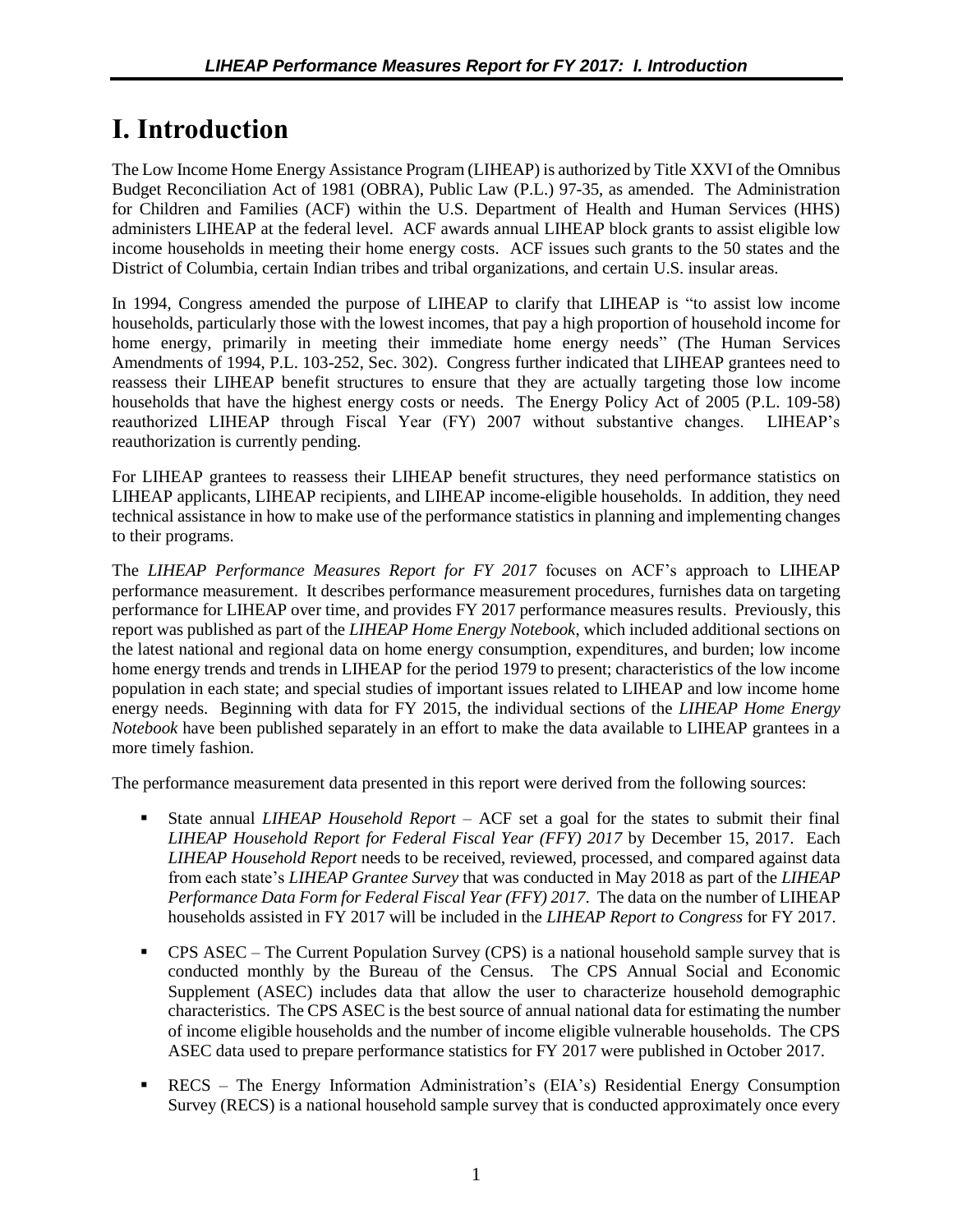four to six years. The most recent RECS was conducted in 2015; however, consumption and expenditure data for the 2015 RECS were not published until 2018, after development of this report. Therefore, this report utilizes the 2009 RECS, the most recent iteration of the survey for which consumption and expenditure data were available at the time the report was developed. The 2001 RECS data were used for baseline measurement of targeting performance for high energy burden households and can track longer-term changes in performance over time (2001 to 2009). The RECS currently cannot furnish annual updates on LIHEAP targeting performance for high energy burden households.

■ State annual *LIHEAP Performance Data Form – Performance Measures Section* – Beginning in FY 2016, all states were required annually to furnish data for four developmental performance measures. Two measures are focused on measuring the impact of LIHEAP at ensuring households have access to necessary home energy services, and two measures estimate the impact of LIHEAP on targeting households with the highest energy costs in relation to energy burden (as required in Section 2605 (b)(5) of the LIHEAP statute). ACF set a goal for the states to submit their final *LIHEAP Performance Data Form for Federal Fiscal Year (FFY) 2017* by May 15, 2018.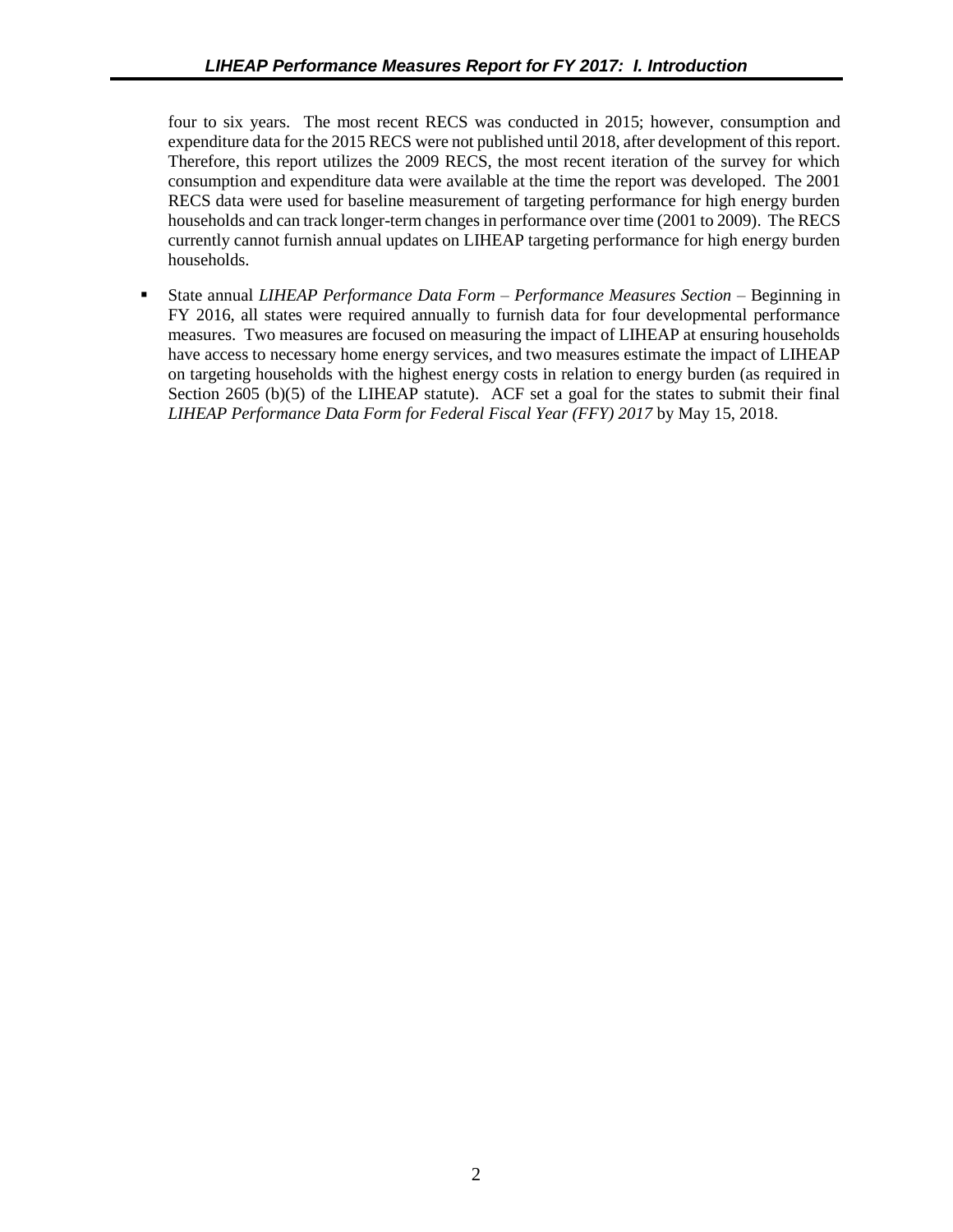# <span id="page-11-0"></span>**II. Federal LIHEAP Targeting Performance**

The Government Performance and Results Act of 1993 (GPRA), as amended, focuses on program results to provide Congress with objective information on the achievement of statutory objectives or program goals. The resulting performance data are to be used in making decisions on budget and appropriation levels.

ACF's budget justification for Congress, which contains the LIHEAP performance plan, takes into account the fact that the federal government does not provide LIHEAP assistance to the public. Instead, the federal government provides funds to states, certain federal- or state-recognized Indian tribes and tribal organizations, and insular areas to administer LIHEAP at the local level. The LIHEAP performance plan also takes into account the fact that LIHEAP is a block grant whereby LIHEAP grantees have broad flexibility to design their programs, within very broad federal guidelines, to meet the needs of their citizens.

This report describes ACF's approach to LIHEAP performance measurement and discusses the findings from ACF-funded research on performance measurement for LIHEAP, including:

- LIHEAP Performance Plan Review of national LIHEAP program goals, national LIHEAP performance goals, and historic and developmental LIHEAP performance measures.
- **•** Performance Measurement Research Discussion of the findings from a study to assess the validity of performance measurement estimation procedures and from an evaluation of the performance of LIHEAP with respect to serving the lowest-income households with the highest energy burdens.
- **LIHEAP Performance Statistics Statistics that document the performance of LIHEAP in serving** low income vulnerable populations, high-burden households, and households facing home energy crises.

# **LIHEAP program goals and performance goals**

LIHEAP is not an entitlement program. Therefore, the program's grantees are unable to serve all of the households that are income eligible under the federal maximum income eligibility standard. In FY 2017, about 15 percent of income eligible households received assistance with their heating costs through heating and/or winter/year-round crisis assistance. Given that limitation, the LIHEAP statute requires LIHEAP grantees to provide, in a timely manner, that the highest level of assistance will be furnished to those households that have the lowest incomes and the highest energy costs or needs in relation to income, taking into account family size. The LIHEAP statute identifies two groups of low income households as having the highest home energy needs:

- *Vulnerable Households*: Vulnerable households are those with at least one member that is a young child, an individual with disabilities, or a frail older individual. The statute does not define the terms "young children," "individuals with disabilities," and "frail older individuals." The primary concern is that such households face serious health risks if they do not have adequate heating or cooling in their homes. Health risks can include death from hypothermia or hyperthermia, and increased susceptibility to other health conditions such as stroke and heart attacks**.**
- *High-Burden Households*: High-burden households are those with the lowest incomes and highest home energy costs. The primary concern is that such households will face safety risks in trying to heat or cool their homes if they cannot pay their heating or cooling bills**.** Safety risks can include the use of makeshift heating sources or inoperative/faulty heating or cooling equipment that can lead to indoor fires, sickness, or asphyxiation**.**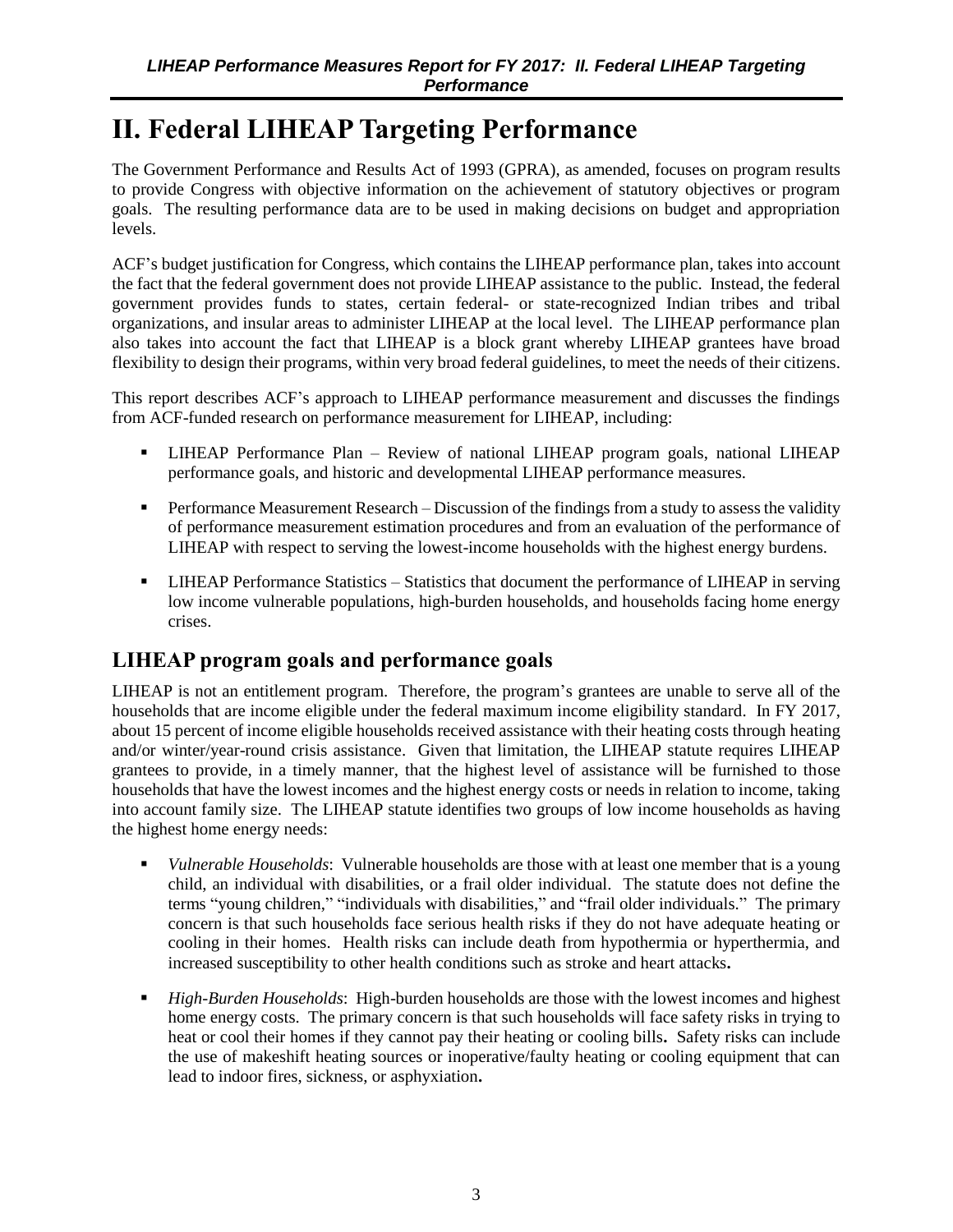<span id="page-12-0"></span>The authorizing legislation requires states to design outreach procedures that target LIHEAP recipiency to income eligible vulnerable and high-burden households, and to design benefit computation procedures that target higher LIHEAP benefits to higher burden households.

Based on the authorizing legislation, LIHEAP's goal is to provide LIHEAP assistance to vulnerable households and high-energy burden households whose health and/or safety are endangered by living in homes without sufficient heating or cooling.

Based on the national LIHEAP program goals, ACF has historically focused its annual performance goals on targeting the availability of LIHEAP heating assistance to vulnerable low income households. However, beginning in FY 2016, state grantees and the District of Columbia began collecting and reporting data for four new developmental performance measures designed to measure the extent to which LIHEAP targets benefits to high-burden households and provides benefits to households facing home energy crises. ACF has not defined annual targets for the four new performance measures as they are considered developmental while states continue to build the capacity to successfully collect and report complete and accurate data.

## **Targeting index performance measures**

Performance goals must be measurable in order to determine if the goals are being achieved. ACF has developed a set of targeting index performance measures that show the extent to which LIHEAP meets its performance goals. These measures, which are presented below, show LIHEAP's performance in targeting vulnerable and high-burden households:

The **recipiency targeting index** quantifies recipiency targeting performance. The index is computed for a specific group of households by dividing the percent of LIHEAP recipient households that are members of the target group by the percent of all income eligible households that are members of the target group and then multiplying the result by 100. For example, if 25 percent of LIHEAP recipients are high-burden households and 20 percent of all income eligible households are high burden, the recipiency targeting index for high-burden households is 125 (100 times 25 divided by 20).

An index greater than 100 indicates that the target group's incidence in the LIHEAP recipient population is higher than that group's incidence in the income eligible population. An index less than 100 indicates that the target group's incidence in the LIHEAP-recipient population is lower than that group's incidence in the income eligible population.

Since FY 2003, ACF has developed and used recipiency targeting indexes to track how well LIHEAP heating assistance is targeted to two groups of vulnerable households: households with an elderly member (60 years or older), and households with a young child (five years or younger).

The **benefit targeting index** quantifies benefit targeting performance. The index is computed by dividing the mean LIHEAP benefit for a target group of recipients by the mean LIHEAP benefit for all recipient households and then multiplying the result by 100. For example, if high-burden household recipients have a mean benefit of \$250 and the mean benefit for all households is \$200, the benefit targeting index is 125 (100 times \$250 divided by \$200).

An index greater than 100 indicates that the target group is, on average, receiving more benefits than the overall recipient population. An index less than 100 indicates that the target group is, on average, receiving fewer benefits than the overall recipient population.

▪ The **burden reduction targeting index** quantifies burden reduction targeting performance. The index is computed by dividing the percent reduction in the median individual energy burden due to LIHEAP for a specified group of recipients by the percent reduction in the median individual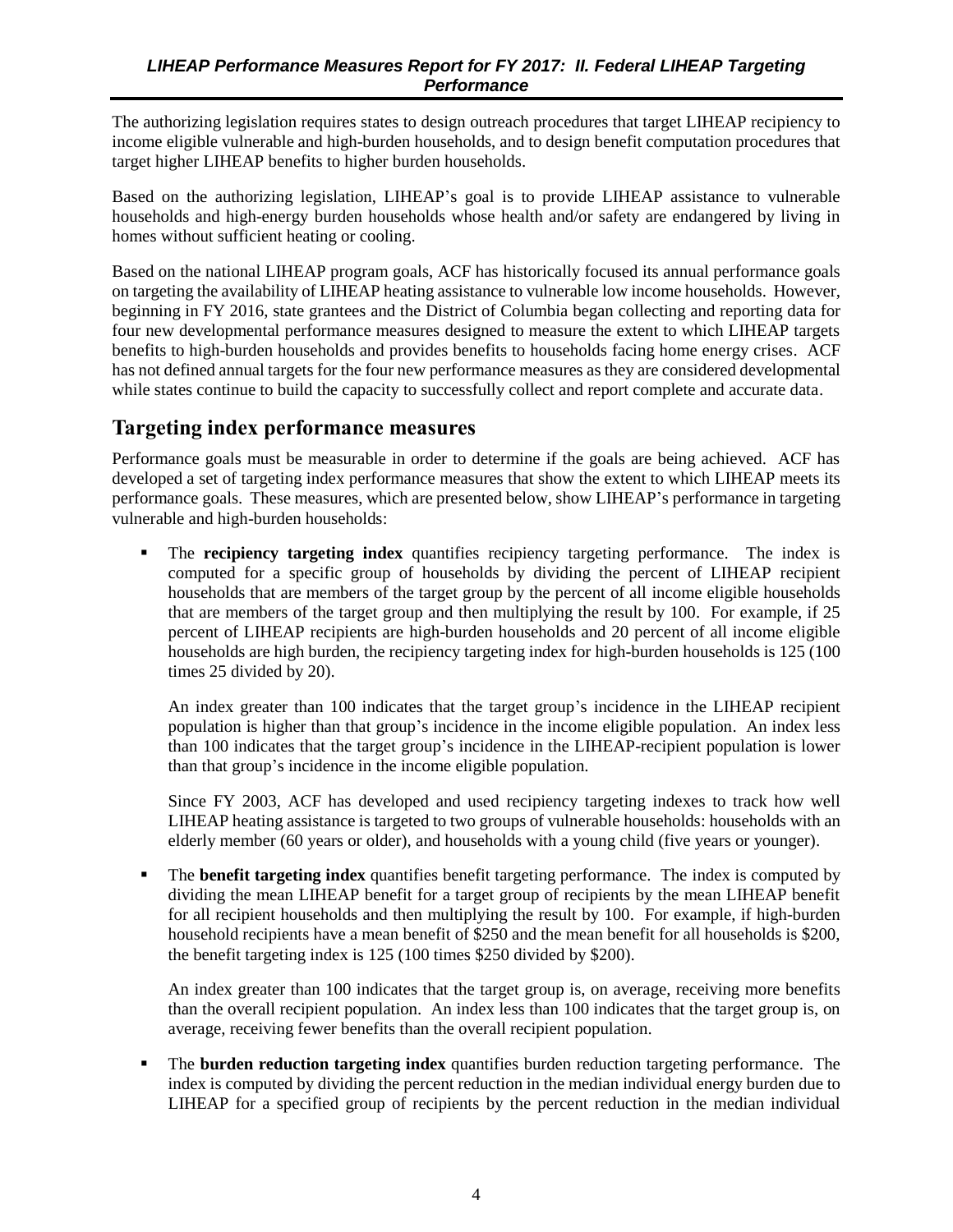energy burden due to LIHEAP for all recipients and then multiplying the result by 100.<sup>4</sup> For example, if high burden recipients have their median individual energy burden reduced by 25 percent (e.g., from 8 percent of income to 6 percent of income) and all recipient households have their median individual energy burden reduced by 20 percent (e.g., from 5 percent of income to 4 percent of income), the burden reduction targeting index is 125 (100 times 25 divided by 20).

An index greater than 100 indicates that the specified group experiences, on average, a greater median individual energy burden reduction than the overall recipient population. An index less than 100 indicates that the specified group experiences, on average, a smaller median individual energy burden reduction than the overall recipient population.

The development of these indexes facilitates tracking of recipiency, benefit, and burden reduction performance for vulnerable and high-burden households.

- The recipiency performance data allow for outreach initiatives to improve recipiency targeting performance.
- The benefit and burden reduction performance data facilitate analysis of how different kinds of benefit determination procedures lead to different levels of benefit and burden reduction targeting performance.

The benefit targeting index and burden reduction targeting index are both useful measures, but they measure different aspects of benefit targeting.

- The benefit targeting index requires fewer data elements; it is a simple measure of how benefits for a particular group of recipient households compare to benefits for all recipient households.
- The burden reduction index is more comprehensive; it accounts for differences in both energy costs and benefit levels for the group of recipient households compared to energy costs and benefit levels for all recipient households.

For each index, baseline results for a specific fiscal year serve as a starting point against which the degree of change in LIHEAP targeting can be measured, analyzed, and attributed to federal performance enhancement initiatives. The baseline data provide a roadmap from which ACF can set realistic recipiency performance targets (a quantitative statement of the degree of desired change) for those parts of the country in which targeting performance can be improved.

ACF's current annual LIHEAP performance objectives are to:

l

- **EXECUTE:** Maintain the recipiency targeting index score of LIHEAP households having at least one member 60 years or older.
- **EXECUTE:** Maintain the recipiency targeting index score of LIHEAP households having at least one member five years or younger.

Currently, there are no annual performance objectives for the benefit targeting or burden reduction targeting indexes.

<sup>&</sup>lt;sup>4</sup>In general, the mean (or average) is preferred to the median (or midpoint), as it is more informative. The mean, which is commonly called the average, is the sum of all values divided by the number of values. The median is the value at the midpoint in the distribution of values. LIHEAP benefit recipiency variables are not highly skewed (or distorted); therefore, mean benefits are used to compute the benefit targeting index. Energy burden variables, however, are highly skewed; thus, the median energy burden, which is less affected by extreme values, is used to calculate the burden reduction index.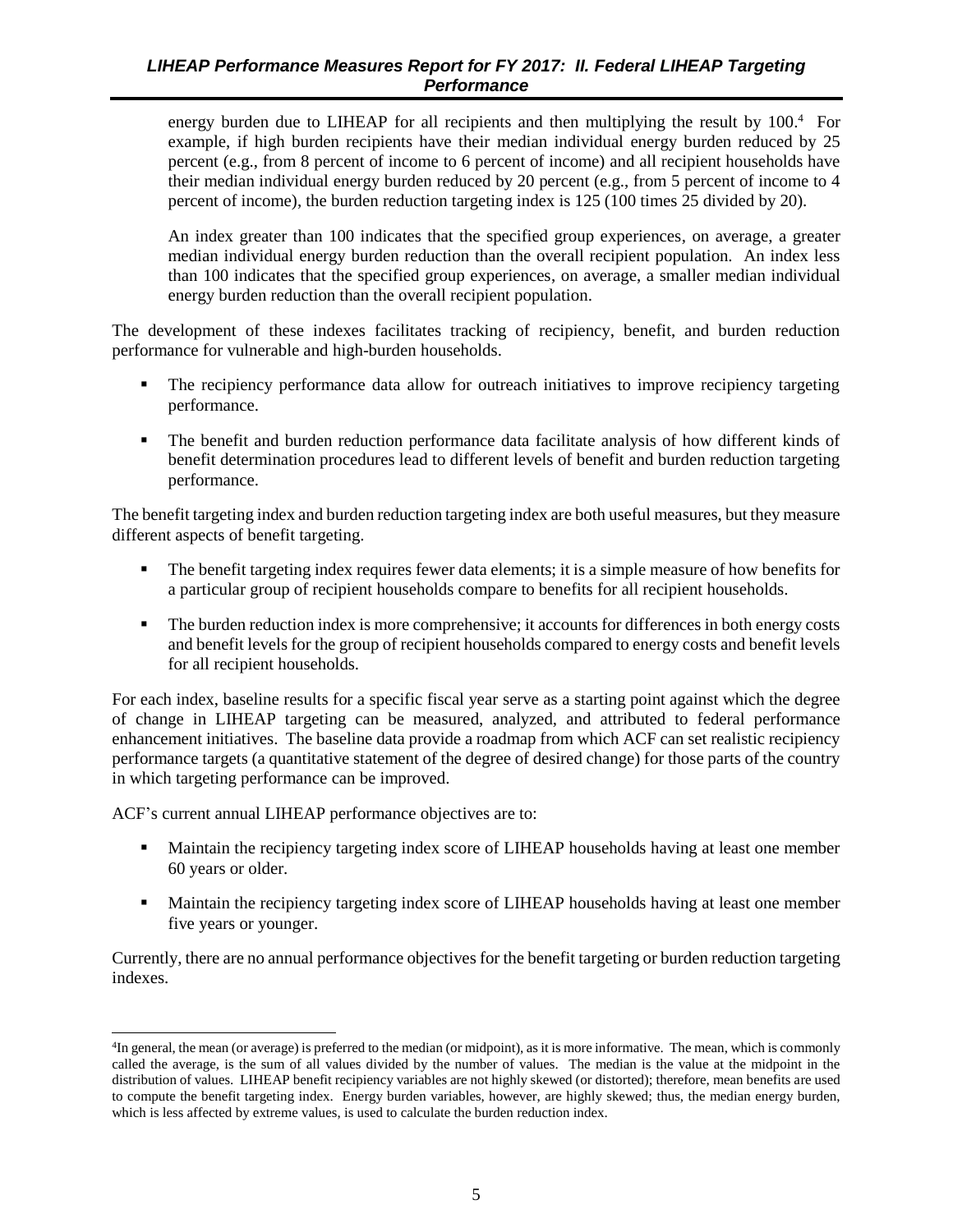<span id="page-14-0"></span>As described below, beginning in FY 2016, state grantees and the District of Columbia were required to collect and report data for the LIHEAP benefit targeting and burden reduction targeting indexes. Currently, these are developmental measures that will be reviewed by HHS and grantees to assess their value in documenting the performance of the LIHEAP program.

### **Outcome performance measures**

ACF seeks to improve the way in which it measures LIHEAP's performance. LIHEAP supports Objective B of HHS's Goal 3: Promote economic and social well-being for individuals, families, and communities. However, the indicators that ACF uses to measure LIHEAP's performance, the young child and elderly recipiency targeting indexes, serve only as proxies for LIHEAP's outcomes. ACF intended these proxies to be replaced by more outcome-focused measures.

In June 2008, ACF established the LIHEAP Performance Measures Planning Work Group, consisting of State LIHEAP Directors and ACF staff. The Work Group developed a logic model which identifies the long-term goal of LIHEAP as providing LIHEAP recipients with continuous, safe, and affordable home energy service. The Work Group completed its work in January 2010 when it drafted a set of over 36 potential LIHEAP performance measures that could be useful to both the States and ACF. These draft measures are grouped into one of four tiers by type of LIHEAP assistance. Performance measures in tiers 1-3 are to be State-reported based on each State's ability to collect increasingly complex data. Tier 4 data are to be collected at the federal level.

In April 2010, ACF established a follow-up group, the LIHEAP Performance Measures Implementation Work Group (PMIWG), consisting of State LIHEAP Directors and ACF staff. The PMIWG works with stakeholders to evaluate grantees' ability to collect and report on newly established measures and also establishes definitions relating to the new measures. Some of the Work Group activities have included:

- Conducting a LIHEAP Performance Measures Needs Assessment Survey.
- **Development of LIHEAP Process Guides on LIHEAP Performance Measurement Best Practices** and training materials to make use of LIHEAP Performance Measures data.
- Making presentations about LIHEAP Performance Measures at LIHEAP National Training conferences, National Energy Assistance Directors' Association (NEADA) meetings, and National Energy and Utility Affordability Coalition (NEUAC) conferences.
- Communicating the latest developments of LIHEAP Performance Measures through periodic informal communications among grantees.
- Contributing to the development and enhancement of the LIHEAP Performance Measurement Website.
- Working with ACF's Office of Community Services (OCS) to develop four new developmental LIHEAP Performance Measures that were approved by OMB in November 2014.
- **•** These four new developmental LIHEAP Performance Measures include: 1) the benefit targeting index for high-burden LIHEAP recipient households; 2) the burden reduction targeting index for high-burden LIHEAP recipient households; 3) the number of LIHEAP recipient households for which LIHEAP restored home energy service; and 4) the number of LIHEAP recipient households for which LIHEAP prevented loss of home energy service.
- Serving as mentors on Performance Measures for other grantees that are working their way through the process.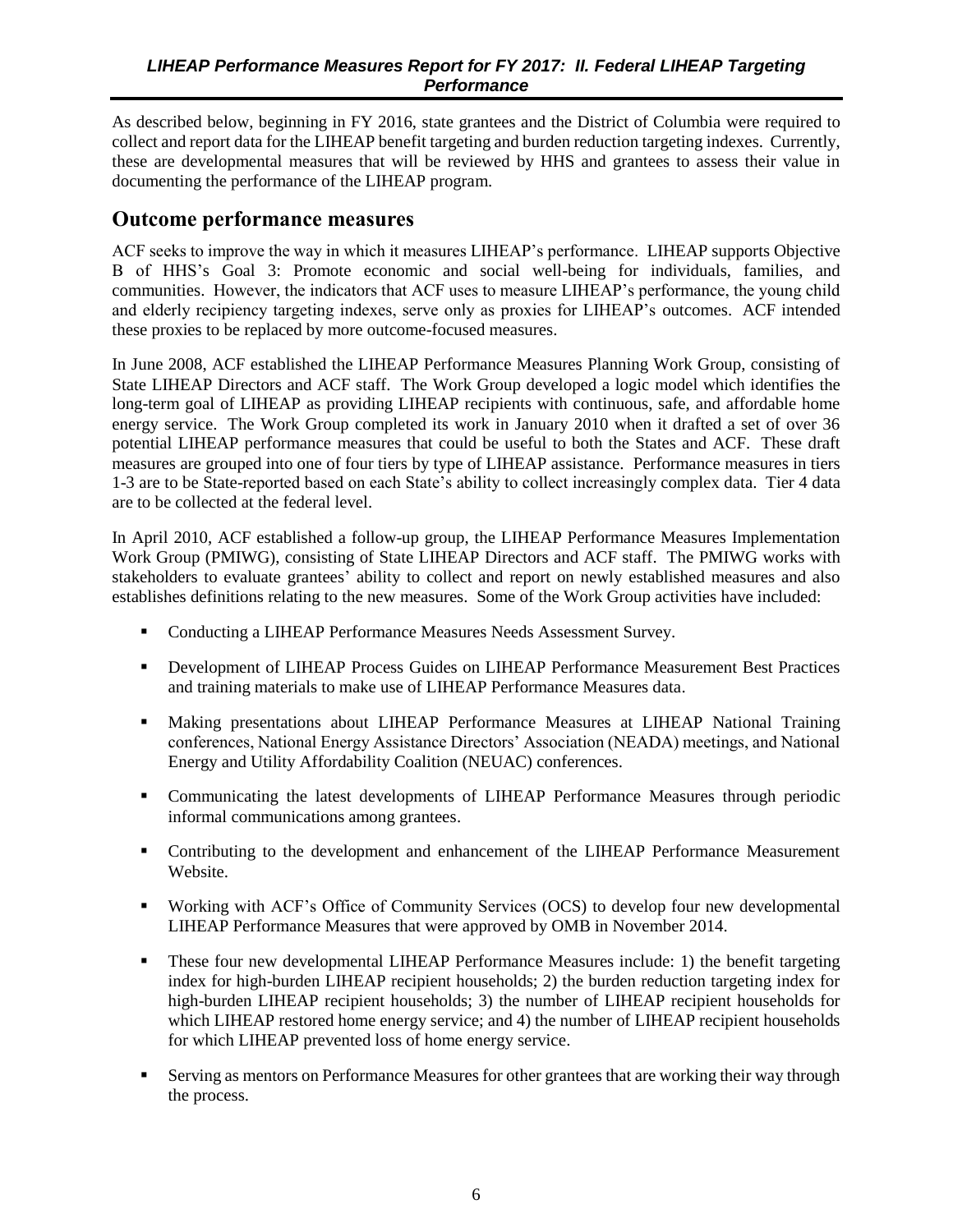<span id="page-15-0"></span>The PMIWG will be active at least through September 2019. During the period from October 2012 through September 2018, they have been meeting monthly by teleconference (ten times per year) and in-person (twice each year), and they have participated in very active sub-committee meetings.

## **Performance measurement research**

ACF has funded several studies to develop a better understanding of LIHEAP targeting performance measurement. Two of these studies recommended that ACF consider making changes in the performance measurement plan for LIHEAP.

- Validation Study The performance measurement validation study examined the available data sources for estimating the targeting indexes required by the performance measurement plan for LIHEAP and identified the data sources that furnished the most reliable data.<sup>5</sup>
- Energy Burden Study The energy burden evaluation study used the 2001 RECS LIHEAP Supplement to measure the baseline performance of LIHEAP in serving high-burden households and to examine the competing demands associated with targeting vulnerable and high-burden households.<sup>6</sup>

#### **Performance measurement data sources**

The ACF performance measurement plan for LIHEAP requires the development of recipiency targeting indexes for elderly households (i.e., households having at least one member age 60 years or older), youngchild households (i.e., households having at least one member age 5 years or younger), and high-burden households (i.e., households having an energy burden that exceeds an energy burden threshold). Data elements needed to compute the recipiency targeting indexes are:

- The target group's income eligible population The number of elderly, young child, and highburden households that are income eligible for LIHEAP.
- **•** Target group recipients The number of elderly, young child, and high-burden households that are LIHEAP heating recipients.
- The income eligible population The number of all LIHEAP income eligible households.
- **EXECUTE 1** LIHEAP heating recipients The number of all LIHEAP heating assistance recipients.

The performance measurement validation study and the energy burden study identified the most reliable data sources for the required data elements. The studies found that a number of different data sources were needed to furnish the most reliable data for the computation of targeting indexes, including:

**•** The income eligible population – According to the U.S. Census Bureau, the CPS ASEC furnishes the most reliable national estimates of the number of income eligible households.<sup>7</sup>

 $\overline{a}$ <sup>5</sup> *LIHEAP Targeting Performance Measurement Statistics: GPRA Validation of Estimation Procedures*, September 2004, prepared by APPRISE Incorporated under PSC Order No. 043Y00471301D. [http://www.acf.hhs.gov/sites/default/files/ocs/gpra\\_validation\\_report\\_final.pdf](http://www.acf.hhs.gov/sites/default/files/ocs/gpra_validation_report_final.pdf)

<sup>6</sup> *LIHEAP Energy Burden Evaluation Study*, July 2005, prepared by APPRISE Incorporated under PSC Order No. 043Y00471301D. [http://www.acf.hhs.gov/sites/default/files/ocs/study\\_july\\_05.doc](http://www.acf.hhs.gov/sites/default/files/ocs/study_july_05.doc)

<sup>7</sup> "Income: Guidance for Data Users – Which Source to Use." U.S. Census Bureau. Revised March 1, 2016. [http://www.census.gov/topics/income-poverty/income/guidance/data-sources.html.](http://www.census.gov/topics/income-poverty/income/guidance/data-sources.html)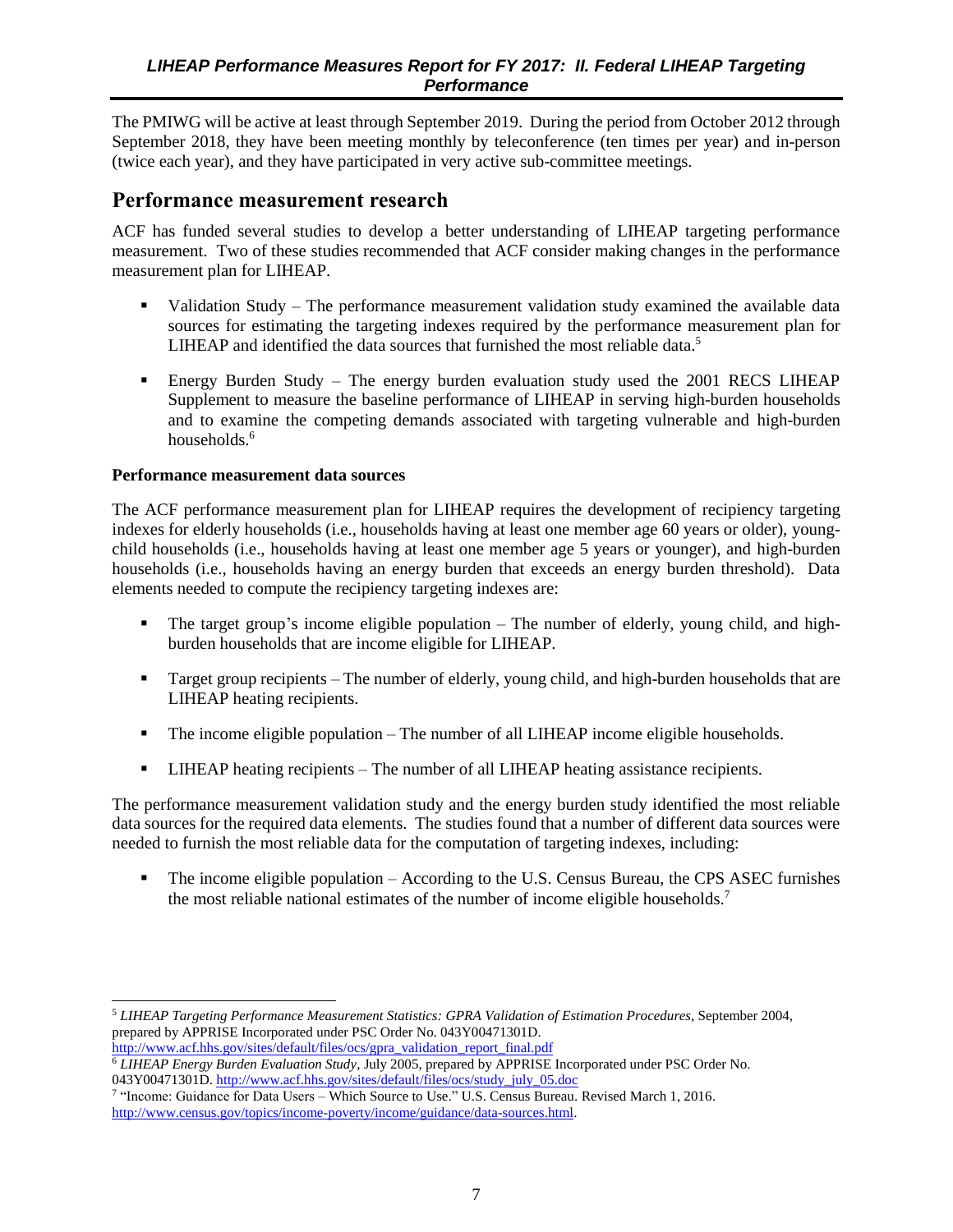- **•** Income eligible vulnerable households The CPS ASEC furnishes the most reliable estimates of the number of income eligible vulnerable households (i.e., elderly households and young-child households).
- LIHEAP heating assistance recipients The annual *LIHEAP Household Report* furnished by state LIHEAP administrators to ACF furnish the most reliable estimates of the number of heating assistance recipient households in each state.
- Vulnerable household LIHEAP heating assistance recipients The annual *LIHEAP Household Report* furnished by state LIHEAP administrators to ACF furnish the most reliable estimates of the number of vulnerable heating assistance recipient households in each state.
- Income eligible high-burden households  $-$  The RECS furnishes the most reliable estimates of the number of income eligible high-burden households.
- High burden LIHEAP heating assistance recipients The RECS LIHEAP Supplement furnishes the most reliable estimates of the number of high burden recipient households.

#### **Targeting performance for high-burden households**

With the available data, the annual reporting of LIHEAP recipiency targeting index scores includes updates for vulnerable households but not for high energy burden households. To develop a better understanding of the value of targeting performance data for high energy burden households, ACF commissioned the *LIHEAP Energy Burden Evaluation Study* (2005). The purposes of that study included:

- **•** Targeting Measure the extent to which LIHEAP is serving the lowest income households that have the highest energy burdens.
- **•** Performance goals Assessment of the importance of the performance goal of increasing the percent of LIHEAP recipient households having the lowest incomes and the highest energy costs.
- Measurement Identification of procedures that can be used to measure performance of LIHEAP with respect to the goal of increasing the percentage, among LIHEAP recipient households, of those households with the lowest incomes and the highest energy costs (i.e. high energy burden households).

The study furnished the following information to ACF with respect to targeting of high energy burden households.<sup>8</sup>

**•** Targeting – The study found that, for FY 2001, the recipiency targeting index for high home energy burden households was 170, indicating that households with a high home energy burden were served at a significantly higher rate than were other income-eligible households. The study

l <sup>8</sup> The study developed an operational definition of "high burden," though the statute offers no such definition. The study's definition is used here. This study defined high energy burden as the "energy share" of severe housing (shelter) burden. Severe housing burden is considered by some researchers to be 50% of income. (See Cushing N. Dolbeare. 2001. "Housing Affordability: Challenge and Context." Cityscape: A Journal of Policy Development and Research, (5)2:111-130. A Publication of the U.S. Department of Housing and Urban Development, Office of Policy Development and Research.) The median total residential energy costs for households at or below 150 percent of the HHS's Poverty Guidelines are 21.8 percent of housing costs. This study defined a residential energy burden of 10.9 percent of income as a high burden, moderate energy burden as costs at or above 6.5 percent of income but less than 10.9 percent of income, and low energy burden as costs less than 6.5 percent of income. Heating and cooling expenditures comprise 39.3 percent of total residential energy expenditures for all households. Therefore, high home energy burden is defined for purposes of this study as heating and cooling costs that exceed 4.3 percent of income. Moderate home energy burden is defined as heating and cooling costs above 2.6 percent of income but less than 4.3 percent of income.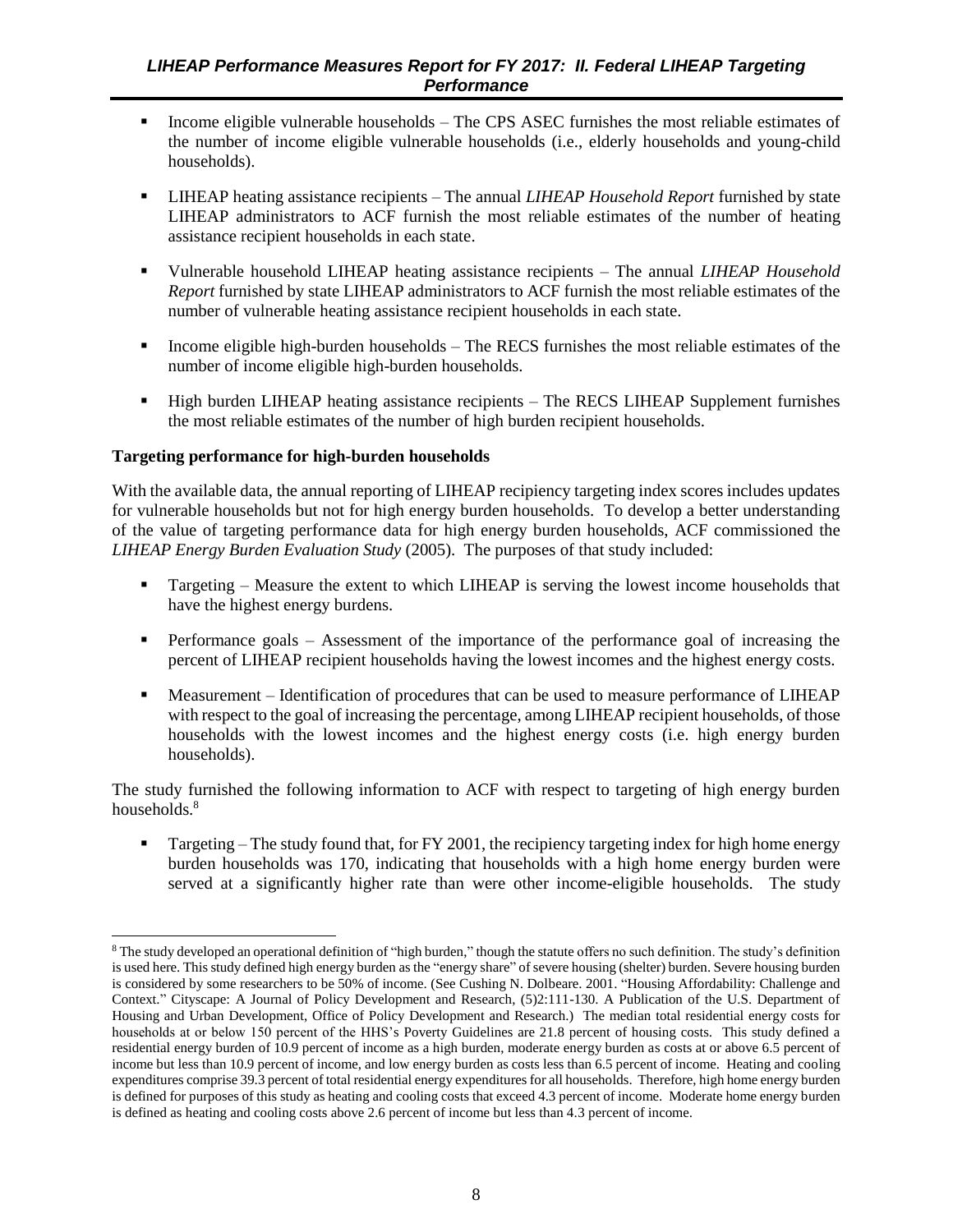<span id="page-17-0"></span>furnished a baseline statistic from which changes in targeting to high energy burden households can be compared.

- Performance goals The study demonstrated that it is important to include a goal of targeting high energy burden households in the performance plan for LIHEAP. The LIHEAP statute gives equal status to the goals of targeting vulnerable households and high energy burden households. Performance goals that are limited to targeting of elderly and young-child households encourage LIHEAP grantees to give preference to low burden vulnerable households over high-burden households that do not have a vulnerable household member.
- Measurement The study identified options for collecting annual data on high energy burden recipient households.

In addition, the *LIHEAP Energy Burden Evaluation Study* (2005) examined two other performance indicators – the benefit targeting index and the burden reduction targeting index. The study furnished baseline measures for these indicators and discussed the value and challenges of including those benefit and burden reduction targeting indicators in the performance plan for LIHEAP. These indexes were updated for FY 2005 and FY 2010 using the 2005 and 2009 RECS.

## **Performance measurement statistics**

#### **Historic Performance Measures**

Table 2-1a and Table 2-1b show the LIHEAP recipiency targeting performance measures from FY 2003 through FY 2017. The first column shows the fiscal year. The second column shows the performance targets (to be reached), and the third column shows the targeting index scores that were achieved. FY 2003 was the baseline year for both measures.

For measure 1A, the baseline targeting index score of 79 indicates that LIHEAP recipient households with an elderly member were not being effectively targeted with LIHEAP benefits within the income eligible population of households with elderly members in FY 2003. From FY 2004 to FY 2011, the targeting index scores for households with an elderly member fluctuated between 74 and 79. In FY 2012, the targeting index score for households with an elderly member increased to 83, exceeding both the target and the baseline targeting index score for that year. In FY 2013, the targeting index score for households with an elderly member increased to 84, before decreasing to 80 in FY 2014. In FY 2015, the targeting index score for households with an elderly member increased to 81, and in FY 2016, the score increased to 86. In FY 2017, the score was 82, less than the FY 2016 score but exceeding the baseline targeting index score of 79.

For measure 1B, the baseline targeting index score of 122 indicates that LIHEAP recipient households with a young child member were being effectively targeted with LIHEAP benefits within the income eligible population of households with young children in FY 2003. From FY 2004 to FY 2011, targeting index scores for households with a young child fluctuated between 110 and 122. However, in FY 2012, the targeting index score for households with a young child decreased to 114, which fell short of the fiscal year target and the baseline targeting index score. In FY 2013, the targeting index score for households with a young child increased to 117, before decreasing to 112 in FY 2014. In FY 2015, the targeting index score for households with a young child decreased to 107, but in FY 2016, it increased to 108. In FY 2017, the targeting index score for households with a young child increased to 110, exceeding the fiscal year target of 108 but falling short of the baseline targeting index score.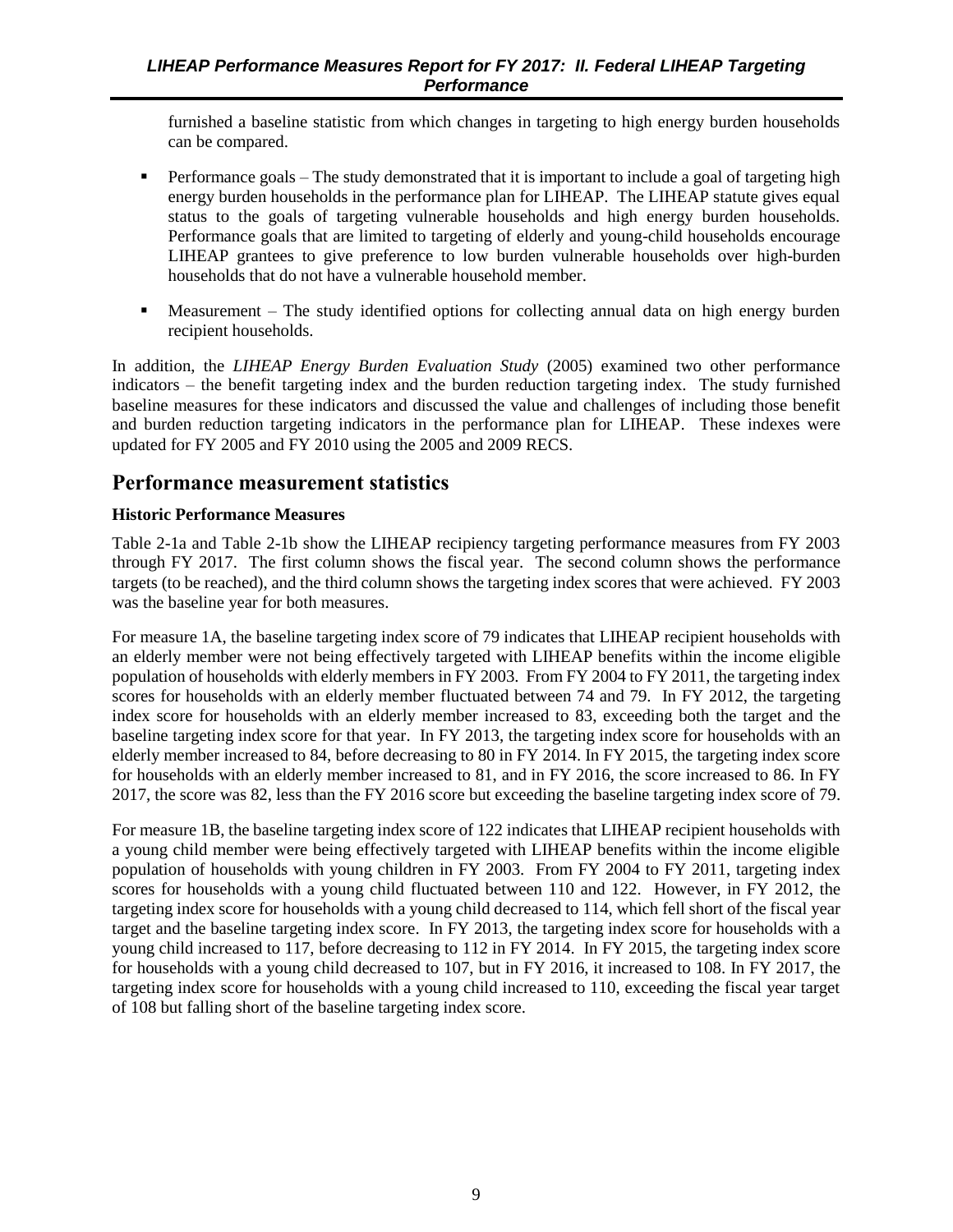<span id="page-18-0"></span>**Table 2-1a. LIHEAP recipiency targeting performance measure 1A: Increase the recipiency targeting index score of LIHEAP households having at least one member 60 years or older (reported for FY 2003 – FY 2017)**

| <b>Fiscal</b><br>Year | <b>Target</b>   | <b>Result</b> |
|-----------------------|-----------------|---------------|
| <b>FY 17</b>          | 86              | 82            |
| <b>FY 16</b>          | 81              | 86            |
| <b>FY 15</b>          | 80              | 81            |
| <b>FY 14</b>          | 84              | 80            |
| FY 13                 | 85              | 84            |
| <b>FY 12</b>          | 80              | 83            |
| <b>FY 11</b>          | 75              | 78            |
| <b>FY 10</b>          | 78              | 74            |
| FY 09                 | 96              | 76            |
| <b>FY 08</b>          | 96              | 76            |
| <b>FY 07</b>          | 94              | 78            |
| FY 06                 | 92              | 77            |
| <b>FY 05</b>          | 84              | 79            |
| FY 04                 | 82              | 78            |
| FY 03                 | <b>Baseline</b> | 79            |

SOURCE: HHS Administrative Data — such data for FY 2017 are preliminary; thus, the actual figures may differ.

**Table 2-1b. LIHEAP recipiency targeting performance measure 1A: Increase the recipiency targeting index score of LIHEAP households having at least one member five years or younger (reported for FY 2003 – FY 2017)**

| <b>Fiscal</b><br>Year | <b>Target</b> | <b>Result</b> |
|-----------------------|---------------|---------------|
| <b>FY 17</b>          | 108           | 110           |
| <b>FY 16</b>          | 107           | 108           |
| <b>FY 15</b>          | 112           | 107           |
| <b>FY 14</b>          | 117           | 112           |
| <b>FY 13</b>          | 116           | 117           |
| <b>FY 12</b>          | 124           | 114           |
| <b>FY 11</b>          | 110           | 122           |
| <b>FY 10</b>          | 110           | 118           |
| FY 09                 | 122           | 117           |
| <b>FY 08</b>          | 122           | 110           |
| <b>FY 07</b>          | 122           | 110           |
| <b>FY 06</b>          | 122           | 112           |
| <b>FY 05</b>          | 122           | 113           |
| <b>FY 04</b>          | 122           | 115           |
| FY 03                 | Baseline      | 122           |

SOURCE: HHS Administrative Data — such data for FY 2017 are preliminary; thus, the actual figures may differ.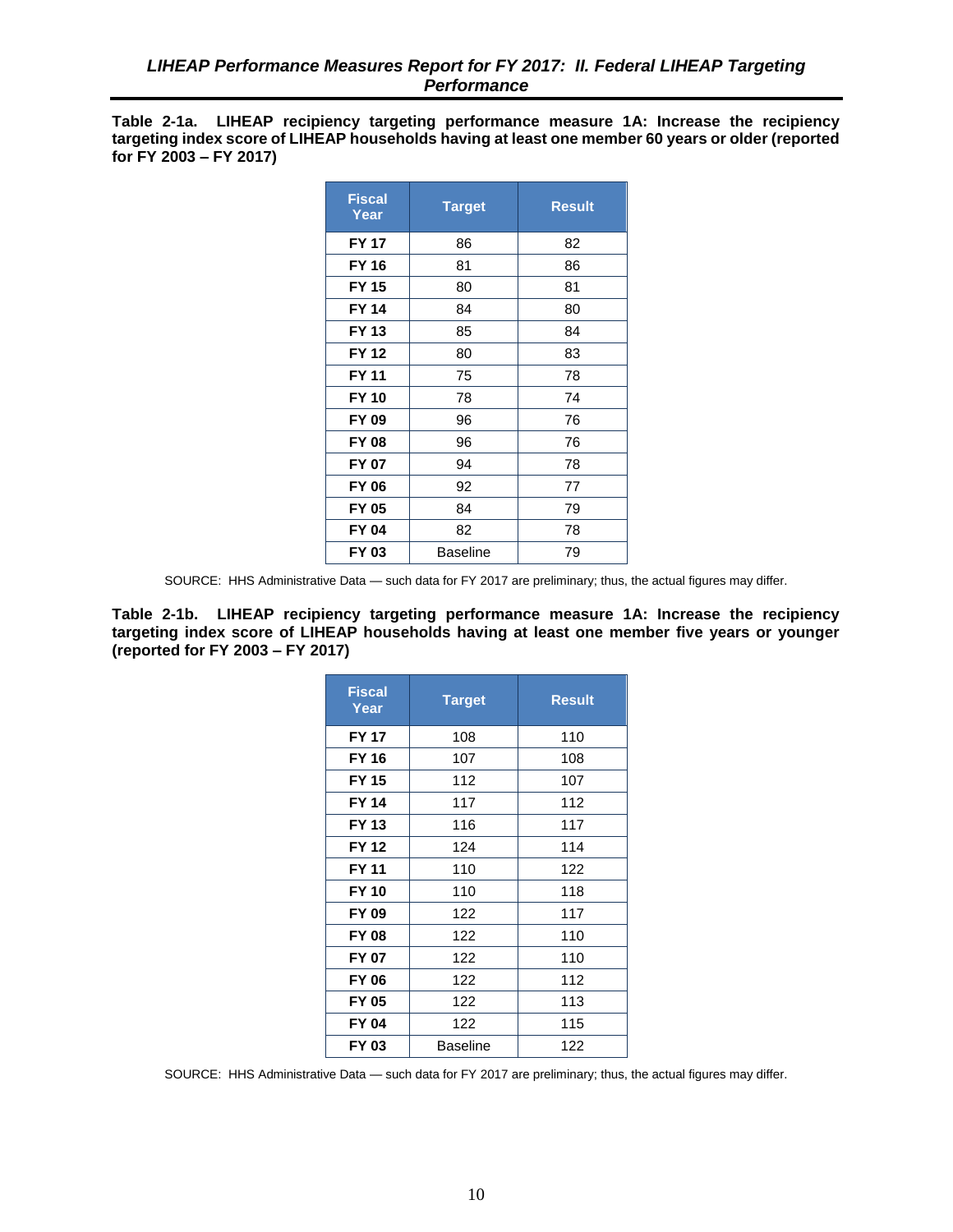<span id="page-19-0"></span>As noted above, the *LIHEAP Energy Burden Evaluation Study* developed baseline statistics on high energy burden household targeting. That study recommended that measurement of targeting to high energy burden households is important since LIHEAP's statutory mandate is to serve the households "with the lowest incomes, that pay a high proportion of household income for home energy, primarily in meeting their immediate home energy needs."

Table 2-2 shows the national and regional recipiency targeting indexes for high home energy burden households for FY 2001, FY 2005, and FY 2010. The 2001 RECS, the 2001 RECS LIHEAP Supplement, the 2005 RECS, and the 2009 RECS were used to develop these statistics. These statistics demonstrate that, except for the Northeast region in FY 2005 and FY 2010, LIHEAP was targeting high-burden households.<sup>9</sup> However, FY 2010 targeting index scores indicate a significant decrease in targeting highburden households compared to the FY 2001 baseline scores.

#### **Table 2-2. LIHEAP recipiency targeting index of high-burden households by region for FY 2001 from the 2001 RECS and the 2001 RECS LIHEAP Supplement, for FY 2005 from the 2005 RECS, and for FY 2010 from the 2009 RECS.**

| <b>Region</b>        | <b>FY 2001</b> | <b>FY 2005</b> | <b>FY 2010</b> |
|----------------------|----------------|----------------|----------------|
| <b>Northeast</b>     | 163            | 99             | 92             |
| <b>Midwest</b>       | 132            | 116            | 112            |
| <b>South</b>         | 155            | 119            | 101            |
| West                 | 293            | 184            | 112            |
| <b>United States</b> | 170            | 122            | 112            |

The energy burden evaluation study also furnished estimates of the benefit and burden reduction targeting indexes for FY 2001. These indexes were updated for FY 2005 and FY 2010 using the 2005 and 2009 RECS data. Benefit and burden reduction targeting are not part of the performance plan for LIHEAP. However, the study concluded that those indexes were consistent with the statutory mandate to furnish the highest benefits "to those households which have the lowest incomes and the highest energy costs or needs in relation to income."

Table 2-3 shows national and regional benefit targeting indexes and Table 2-4 shows national and regional burden reduction targeting indexes. In FY 2001, at the national level and in all regions, high-burden households received slightly higher average benefits than did households that did not have high burdens. The benefit targeting index scores for FY 2001 and FY 2010 were similar to one another and they were slightly higher at the national level and in most regions than those in FY 2005. However, Table 2-4 shows that at the national level and in all regions, high-burden households experienced lower burden reductions than did households that did not have a high burden. From FY 2001 to FY 2005, burden reduction index scores decreased for all regions. From FY 2005 to FY 2010, burden reduction index scores increased for all regions but not to the level of FY 2001 baseline scores.

 $\overline{a}$ 

<sup>&</sup>lt;sup>9</sup> The RECS LIHEAP Supplement was first introduced into the RECS in 2001. Because the design was experimental, no variance models were developed for the data file. As a result, it is difficult to develop a precise estimate of variances for statistics developed from the RECS LIHEAP Supplement. Preliminary analysis indicates that the FY 2001 targeting indexes in Table 2-2 are statistically different from 100 while the FY 2001 targeting indexes shown in Tables 2-3 and 2-4 are not statistically different from 100. Therefore, the null hypothesis that high burden households and households that are not high burden are served at the same rate can be rejected, while the null hypothesis that LIHEAP benefits and burden reduction are the same for high burden households and households that are not high burden cannot be rejected. The FY 2005 and FY 2010 targeting indexes in Table 2-2 and 2-4 are statistically different from 100 at the national level but not at the regional level, while the targeting indexes shown in Tables 2-3 are not statistically different from 100 at either regional or national level.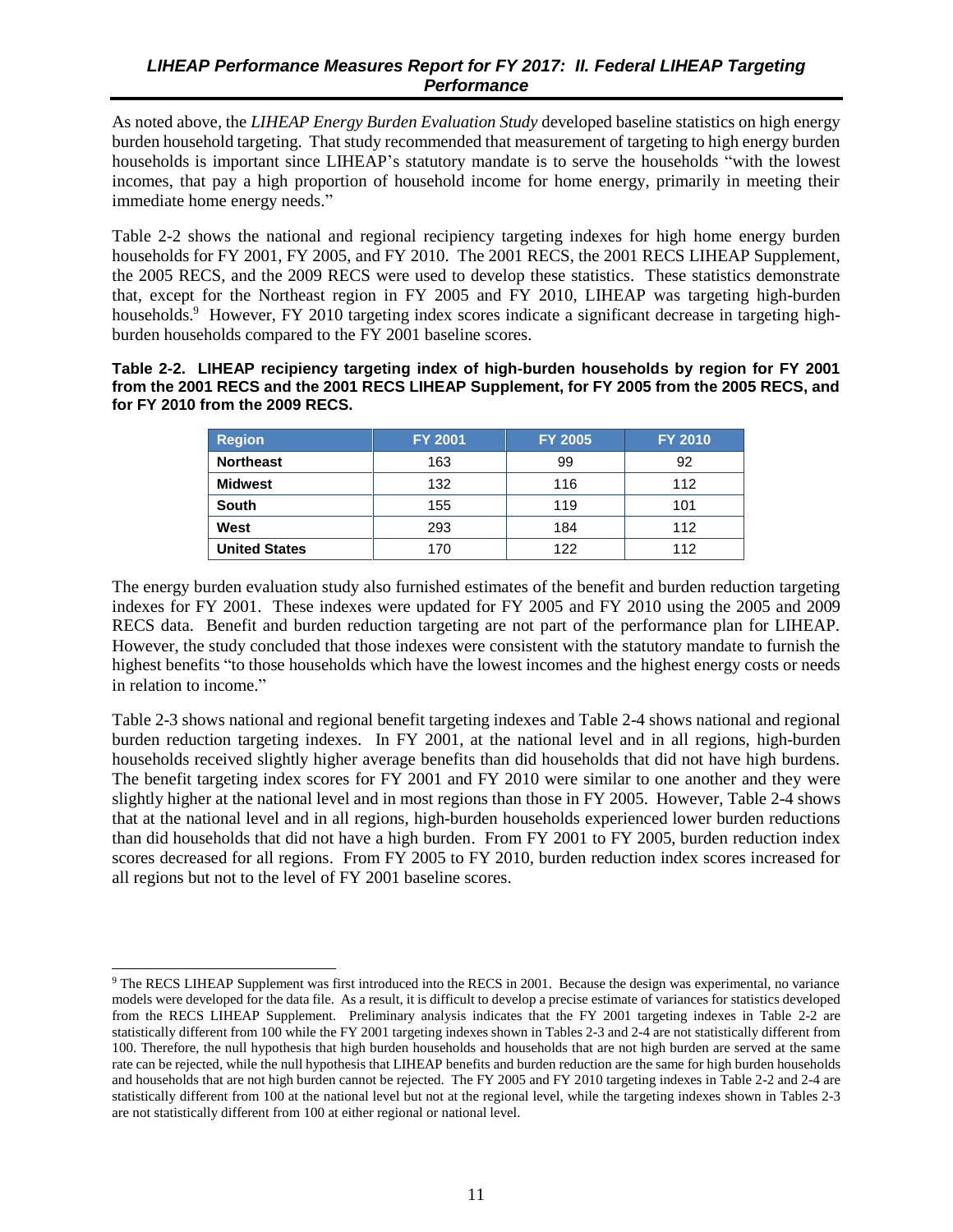<span id="page-20-0"></span>**Table 2-3. LIHEAP benefit targeting index of high-burden households by region for FY 2001 from the 2001 RECS and the 2001 RECS LIHEAP Supplement, for FY 2005 from the 2005 RECS, and for FY 2010 from the 2009 RECS** 

| <b>Region</b>        | <b>FY 2001</b> | <b>FY 2005</b> | <b>FY 2010</b> |
|----------------------|----------------|----------------|----------------|
| <b>Northeast</b>     | 103            | 104            | 105            |
| Midwest              | 108            | 104            | 107            |
| <b>South</b>         | 110            | 81             | 102            |
| West                 | 124            | 119            | 109            |
| <b>United States</b> | 109            | 101            | 108            |

**Table 2-4. LIHEAP burden reduction targeting of high-burden households by region for FY 2001 from the 2001 RECS and the 2001 RECS LIHEAP Supplement, for FY 2005 from the 2005 RECS, and for FY 2010 from the 2009 RECS** 

| <b>Region</b>        | <b>FY 2001</b> | <b>FY 2005</b> | <b>FY 2010</b> |
|----------------------|----------------|----------------|----------------|
| <b>Northeast</b>     | 96             | 74             | 93             |
| <b>Midwest</b>       | 93             | 70             | 90             |
| <b>South</b>         | 98             | 84             | 89             |
| West                 | 86             | 60             | 68             |
| <b>United States</b> | 94             |                | 82             |

#### **Developmental Performance Measures**

As described previously, beginning in FY 2016, state grantees and the District of Columbia were required to collect and report data for four new developmental performance measures:

- **Measure #1: Benefit Targeting Index**
- **Measure #2: Burden Reduction Targeting Index**
- **Measure #3: Number of occurrences where LIHEAP benefits restored home energy service**
- **Measure #3: Number of occurrences where LIHEAP benefits prevented the loss of home energy service**

Overall, state capacity to report the performance data improved from FY 2016 reporting to FY 2017 reporting. However, some states continued to face a variety of challenges with successfully reporting these data, including the following:

- *Data System Limitations* Most states needed to update their data systems to collect and report the required data. While many of those states were successful in implementing those changes, several states had difficulty completing data system updates due to unexpected delays, staffing issues, or budgetary constraints.
- *Data Privacy Constraints* To collect the required data, states needed to obtain client approval to share information with energy vendors and partner agencies via a client waiver and data sharing agreements. A small number of states faced challenges in developing client waivers and data sharing agreements.
- *Energy Vendor Cooperation* While most states were successful in obtaining the necessary data from the targeted energy vendors, a small number of states experienced difficulty in obtaining data from the targeted energy vendors.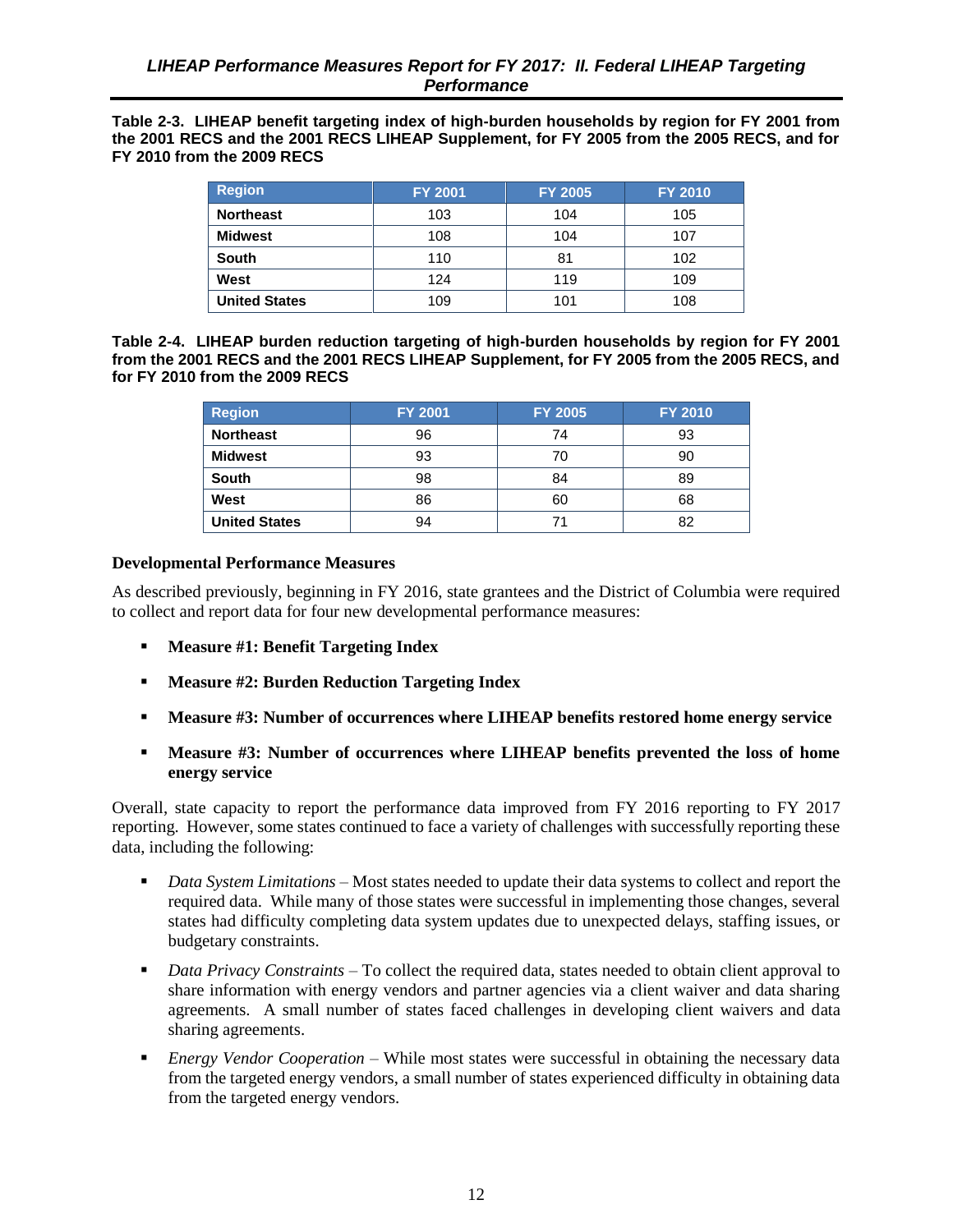■ *Data Calculation & Reporting Issues* – Since this data collection effort was new, several states experienced unexpected problems with calculating specific statistics and reporting the correct results.

As a result of these challenges, the quality and completeness of data reported by states varied. To facilitate analysis of the data and account for variations in data quality, HHS conducted a comprehensive review of the FY 2017 data submitted by states for each of the four developmental performance measures, assigning states to one of four data quality categories for each of the four new measures. The data quality categories are as follows: $10$ 

- *High Reliability* The review of the submitted data identified no data quality concerns. All data items were reported correctly, and the data represented a reasonable number of total households and households for specific subgroups of interest.
- *Moderate Reliability* The review of the submitted data identified minor data quality concerns. All data items were reported correctly, but data for some specific subgroups of interest were not collected and reported or were based a small number of households.
- *Low Reliability* The review of the submitted data identified substantial data quality concerns. A portion of the data items were incomplete or based on a small total sample of households.
- *Insufficient Data for Reporting* No data was submitted, or the submitted data was determined to be unusable.

Specific criteria were developed to classify each state's data into the appropriate data quality category. For example, for Measure #1 (Benefit Targeting Index) and Measure #2 (Burden Reduction Targeting Index), the following criteria were used:

- **•** High Reliability:
	- The data included complete information for at least ten percent of households that received LIHEAP bill payment assistance. This was determined to be a reasonable sample size.
	- The data included complete information for at least five percent of households that were electric main heat, five percent of households that were gas main heat, and five percent of households with the most common deliverable fuel type in the state. These criteria were used to determine if data for the major fuel types were sufficiently represented.
	- The data included annual electric expenditure data for non-electric main heat households.
	- High burden households were correctly identified in the data according to the instructions.
- Moderate Reliability:
	- The criteria were the same as for high reliability, except that the data included information for less than five percent of households with the most common deliverable fuel type in the state.
- Low Reliability:

 $\overline{a}$ 

- The data failed to meet least one of the criteria for moderate reliability.
- Insufficient Data for Reporting:
	- The data included information for less than one percent of households that received LIHEAP bill-payment assistance or the data were missing information needed for accurate calculations.

Table 2-5 presents the number of states in each data quality category by performance measure for FY 2017.

<sup>&</sup>lt;sup>10</sup> The specific criteria for each data quality category vary by performance measure.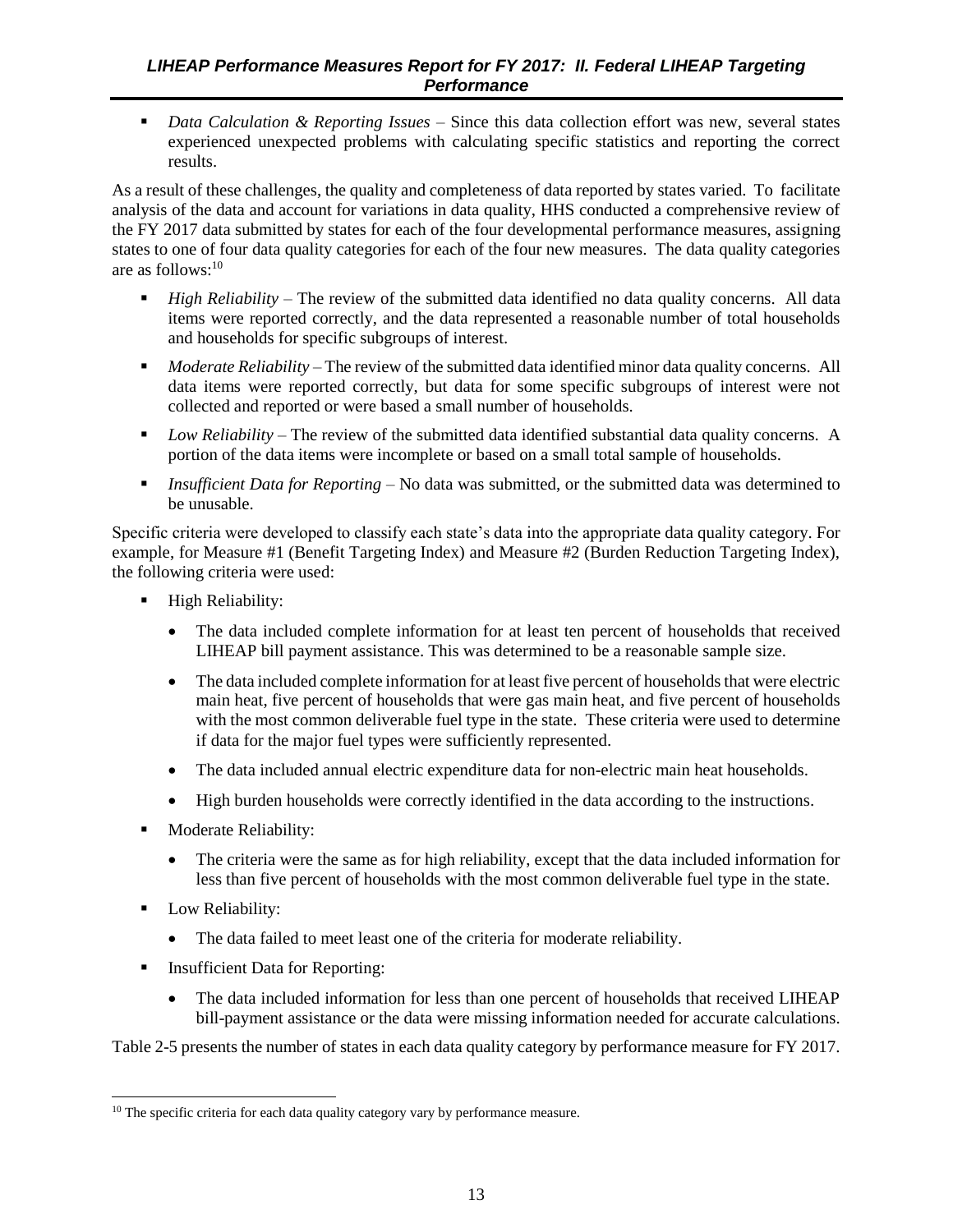#### <span id="page-22-0"></span>**Table 2-5. Developmental Performance Measures: Summary of States' Data Quality by Performance Measure, FY 2017<sup>1</sup>**

| <b>Data Quality</b><br><b>Category</b> | <b>Developmental</b><br><b>Performance</b><br>Measure #1:<br><b>Benefit Targeting</b><br><b>Index</b> | <b>Developmental</b><br><b>Performance</b><br>Measure #2:<br><b>Burden Reduction</b><br><b>Targeting Index</b> | <b>Developmental</b><br><b>Performance</b><br>Measure #3:<br>Number of<br><b>Occurrences</b><br>where LIHEAP<br>restored home<br>energy service | <b>Developmental</b><br><b>Performance</b><br>Measure #4:<br><b>Number of</b><br><b>Occurrences</b><br>where LIHEAP<br>prevented the loss<br>of home energy<br>service |
|----------------------------------------|-------------------------------------------------------------------------------------------------------|----------------------------------------------------------------------------------------------------------------|-------------------------------------------------------------------------------------------------------------------------------------------------|------------------------------------------------------------------------------------------------------------------------------------------------------------------------|
| <b>High Reliability</b>                | 26 states                                                                                             | 26 states                                                                                                      | 18 states                                                                                                                                       | 37 states                                                                                                                                                              |
| <b>Moderate Reliability</b>            | 6 states                                                                                              | 6 states                                                                                                       | 23 states                                                                                                                                       | 4 states                                                                                                                                                               |
| <b>Low Reliability</b>                 | 15 states                                                                                             | 15 states                                                                                                      | 5 states                                                                                                                                        | 6 states                                                                                                                                                               |
| <b>Insufficient Data</b>               | 4 states                                                                                              | 4 states                                                                                                       | 5 states                                                                                                                                        | 4 states                                                                                                                                                               |
| <b>TOTAL</b>                           | 51 states                                                                                             | 51 states                                                                                                      | 51 states                                                                                                                                       | 51 states                                                                                                                                                              |

<sup>1</sup> The data in this table are current as of December 15, 2018.

Table 2-6 to Table 2-9 provide aggregate results for FY 2017 for each of the developmental performance measures based on different data quality groups. These estimates are presented to demonstrate outcomes for three different groups of states: those states with high reliability data; those states with high or moderate reliability data; and those states with high, moderate, or low reliability data.

Table 2-6 shows that the benefit targeting index score for FY 2017 based on all states with usable data was 116, indicating that LIHEAP provided 16 percent higher benefits to those households with the highest energy burden compared to average recipient households. For all three groups, the weighted average index score is greater than 100. This means that, on average, states are furnishing higher benefits to the households that have the highest energy burden.

#### **Table 2-6. Developmental Performance Measure #1 – Benefit Targeting Index: Results by Data Quality Group, FY 2017**

| <b>Data Quality Group</b>            | <b>Number of States</b> | <b>Weighted Average</b><br>Index Score <sup>1</sup> |
|--------------------------------------|-------------------------|-----------------------------------------------------|
| <b>High Reliability</b>              | 26                      | 115                                                 |
| <b>High and Moderate Reliability</b> | 32                      | 113                                                 |
| High, Moderate, and Low Reliability  | 47                      | 116                                                 |

<sup>1</sup> To account for different sizes in the LIHEAP population by state, a weighted average based on each state's number of bill payment assisted households was used to calculate the weighted average index score.

Table 2-7 shows that burden reduction targeting index score for FY 2017 based on all states with usable data was 84, indicating that LIHEAP paid about 16 percent less of the energy bill for households with the highest energy burden compared to average recipient households. For all three groups, the weighted average index score is less than 100. This means that, on average, states are paying a smaller share of the energy bill for the households that have the highest energy burden.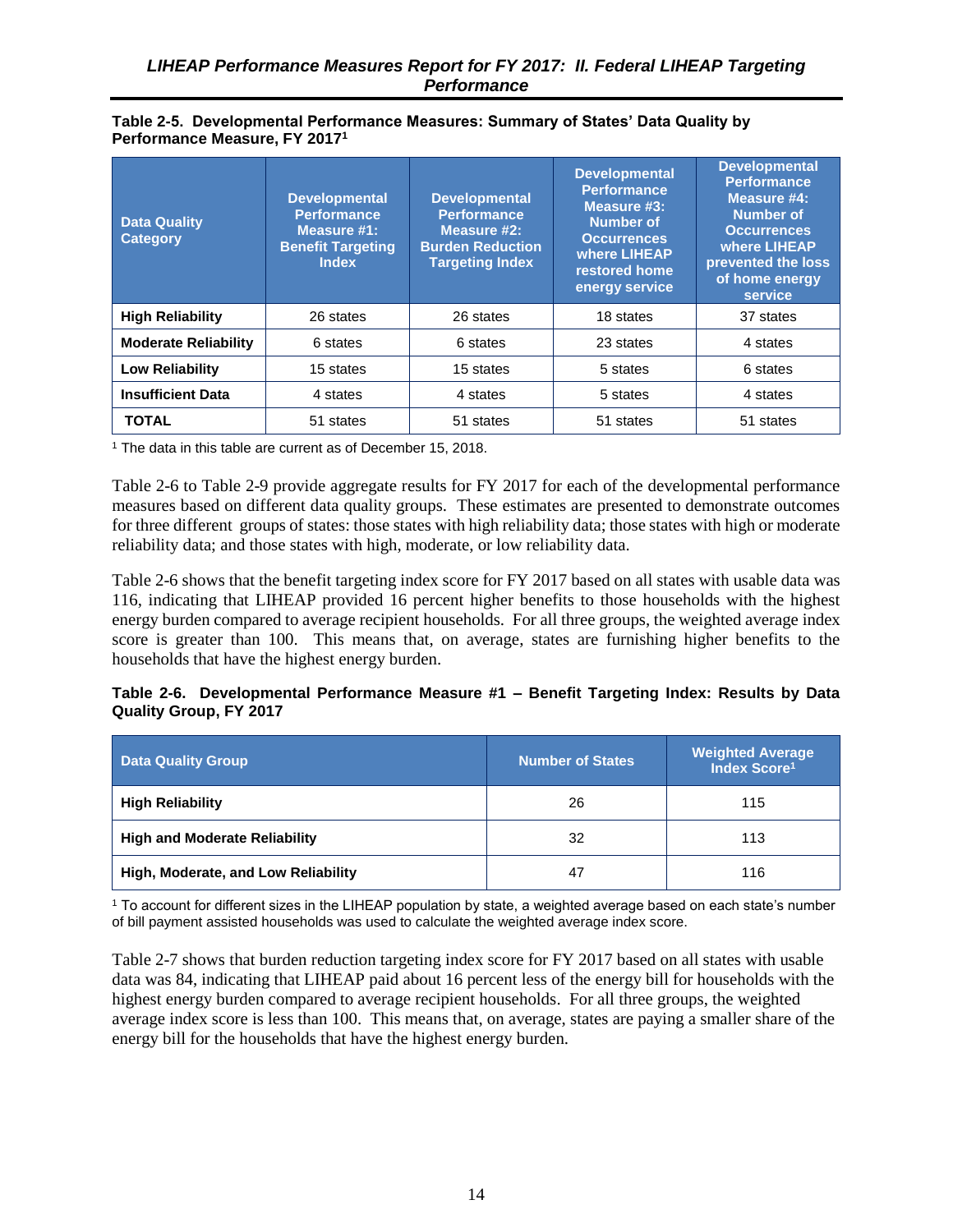#### <span id="page-23-0"></span>**Table 2-7. Developmental Performance Measure #2 – Burden Reduction Targeting Index: Results by Data Quality Group, FY 2017**

| <b>Data Quality Group</b>            | <b>Number of States</b> | <b>Weighted Average</b><br>Index Score <sup>1</sup> |
|--------------------------------------|-------------------------|-----------------------------------------------------|
| <b>High Reliability</b>              | 26                      | 89                                                  |
| <b>High and Moderate Reliability</b> | 32                      | 85                                                  |
| High, Moderate, and Low Reliability  | 47                      | 84                                                  |

<sup>1</sup> To account for different sizes in the LIHEAP population by state, a weighted average based on each state's number of bill payment assisted households was used to calculate the weighted average index score.

Table 2-8 shows that in FY 2017, states with usable data reported a total of 287,313 occurrences where LIHEAP restored home energy services that were lost due to a utility disconnection, no fuel to operate energy equipment, or inoperable energy equipment.

#### **Table 2-8. Developmental Performance Measure #3 – Occurrences Where LIHEAP Benefits Restored Home Energy Services: Results by Data Quality Group, FY 2017**

| <b>Data Quality Group</b>            | <b>Number of States</b> | <b>Total Number of</b><br><b>Occurrences</b> |
|--------------------------------------|-------------------------|----------------------------------------------|
| <b>High Reliability</b>              | 18                      | 145,448                                      |
| <b>High and Moderate Reliability</b> | 41                      | 284,618                                      |
| High, Moderate, and Low Reliability  | 46                      | 287,313                                      |

Table 2-9 shows that in FY 2017, states with usable data reported a total of 1,250,713 occurrences where LIHEAP assistance helped recipients to maintain energy service that was in imminent risk of being lost due to a utility disconnection, no fuel to operate energy equipment, or inoperable energy equipment.

#### **Table 2-9. Developmental Performance Measure #4 – Occurrences Where LIHEAP Benefits Prevented the Loss of Home Energy Services: Results by Data Quality Group, FY 2017**

| <b>Data Quality Group</b>            | <b>Number of States</b> | <b>Total Number of</b><br><b>Occurrences</b> |
|--------------------------------------|-------------------------|----------------------------------------------|
| <b>High Reliability</b>              | 37                      | 1,194,372                                    |
| <b>High and Moderate Reliability</b> | 41                      | 1,215,008                                    |
| High, Moderate, and Low Reliability  | 47                      | 1,250,713                                    |

Overall, state capacity to collect and report the performance data improved from FY 2016 to FY 2017. ACF is continuing to assist states with building the capacity to successfully collect and report complete and accurate data for these measures.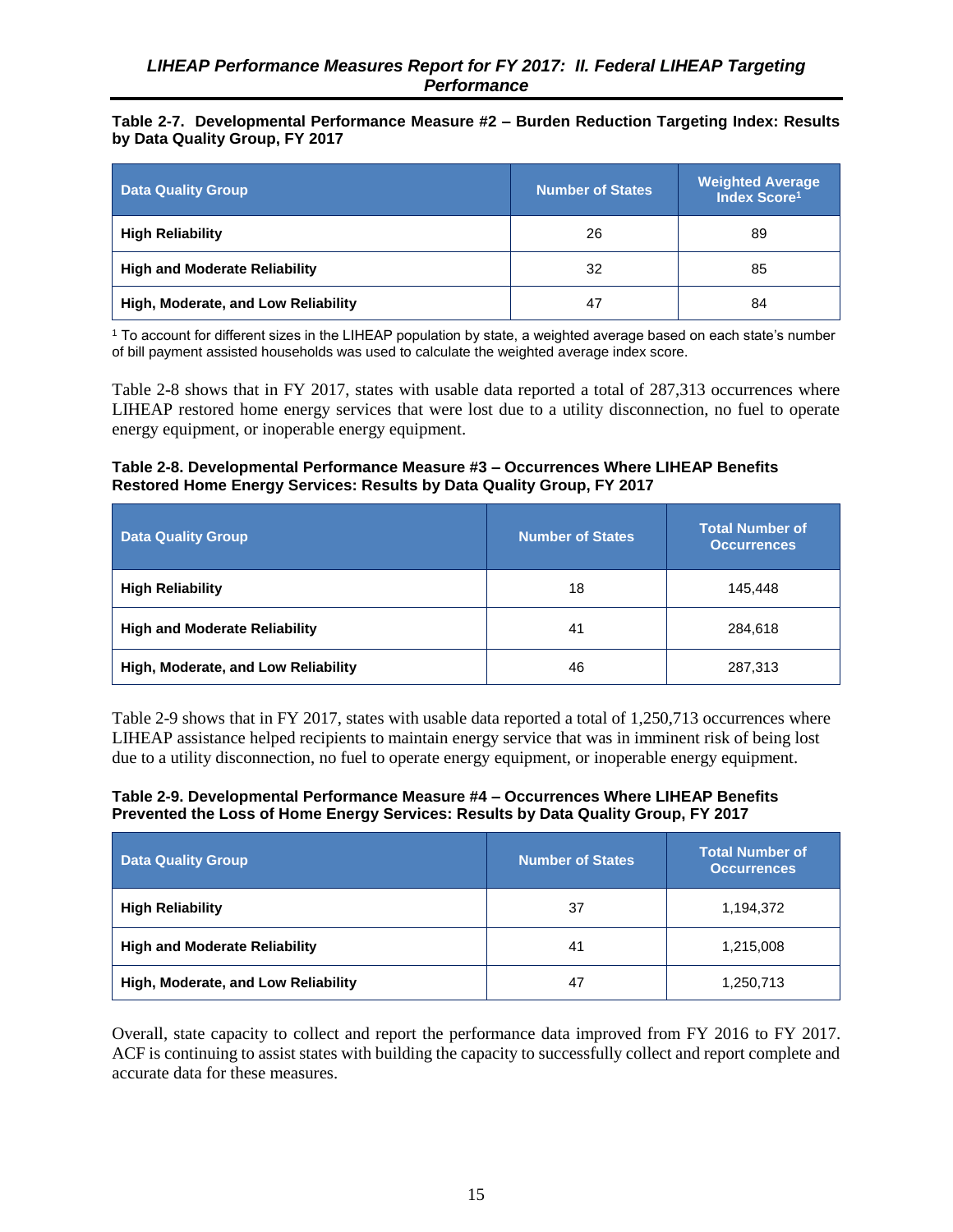# <span id="page-24-0"></span>**Uses of LIHEAP performance data**

Performance targeting index data can be useful for both LIHEAP grantees and ACF, as described below.

#### **LIHEAP grantee use of targeting indexes**

Individual LIHEAP grantees can use the recipiency targeting indexes to examine the effectiveness of their outreach to households with vulnerable members.<sup>11</sup>

- In absolute terms, if a given group has a recipiency targeting index over 100, then that group's incidence in the LIHEAP-recipient population is higher than that group's incidence in the income eligible population.
- In relative terms, if a given group has a higher recipiency targeting index than another group, then the given group has been targeted relative to the other group. For example, if the index for elderly households is 90 and the index for non-vulnerable households is 75, then elderly households are targeted at a higher rate than non-vulnerable households are.

Individual LIHEAP grantees can use the benefit and burden reduction targeting indexes to examine the effectiveness of their benefit determination procedures in serving households with vulnerable members and households with high energy burdens.<sup>12</sup>

- In absolute terms, if a given group has a benefit or burden reduction targeting index greater than 100, then that group has a higher average benefit (benefit targeting index) or experiences a greater median burden reduction (burden reduction index) than the recipient population has or experiences. If a group has a benefit or burden reduction targeting index less than 100, then that group has a lower average benefit (benefit targeting index) or experiences a smaller median burden reduction (burden reduction index) than the recipient population has or experiences.
- In relative terms, if a given group has a higher benefit or burden reduction targeting index than another group, then the given group has been targeted relative to the other group. For example, if the benefit targeting index for elderly households is 90 and the benefit targeting index for nonvulnerable households is 75, then elderly households have higher average benefits than nonvulnerable households. Likewise, if the burden reduction targeting index for elderly households is 90 and the burden reduction targeting index for non-vulnerable households is 75, then elderly households have a greater percentage reduction in median energy burden.

Grantees can use the targeting measures to gauge their current targeting performance and to track changes in targeting performance over time.

#### **ACF's use of targeting indexes**

l

ACF uses national and regional targeting indexes to examine the targeting performance of LIHEAP and to measure changes in performance over time. In so doing, ACF has found that the national recipiency targeting indexes indicate that elderly households face difficulty in enrolling in LIHEAP as compared to young-child households. A review of the literature indicates that other federal social programs also have

<sup>11</sup> LIHEAP grantees have the ability to create these recipiency targeting indexes using recipient counts from the states' *LIHEAP Household Report* and the federally and/or state income eligible population estimates provided by ACF in the *Low Income Home Energy Data* report (previously, Appendix B of the *LIHEAP Home Energy Notebook*). For FY 2006 and 2007, ACF released information on the rankings of the states in terms of recipiency targeting indexes. In addition, ACF funded a study that classified states' targeting performance in FY 2007 through FY 2010 in five broad categories. That study is available in Section V of the *LIHEAP Home Energy Notebook for FY 2011*[: https://www.acf.hhs.gov/sites/default/files/ocs/fy2011\\_hen\\_final.pdf](https://www.acf.hhs.gov/sites/default/files/ocs/fy2011_hen_final.pdf)

<sup>&</sup>lt;sup>12</sup> LIHEAP grantees have the benefit data needed to create benefit targeting indexes. If they calculate household energy burdens for their recipients, LIHEAP grantees can also create burden reduction indexes.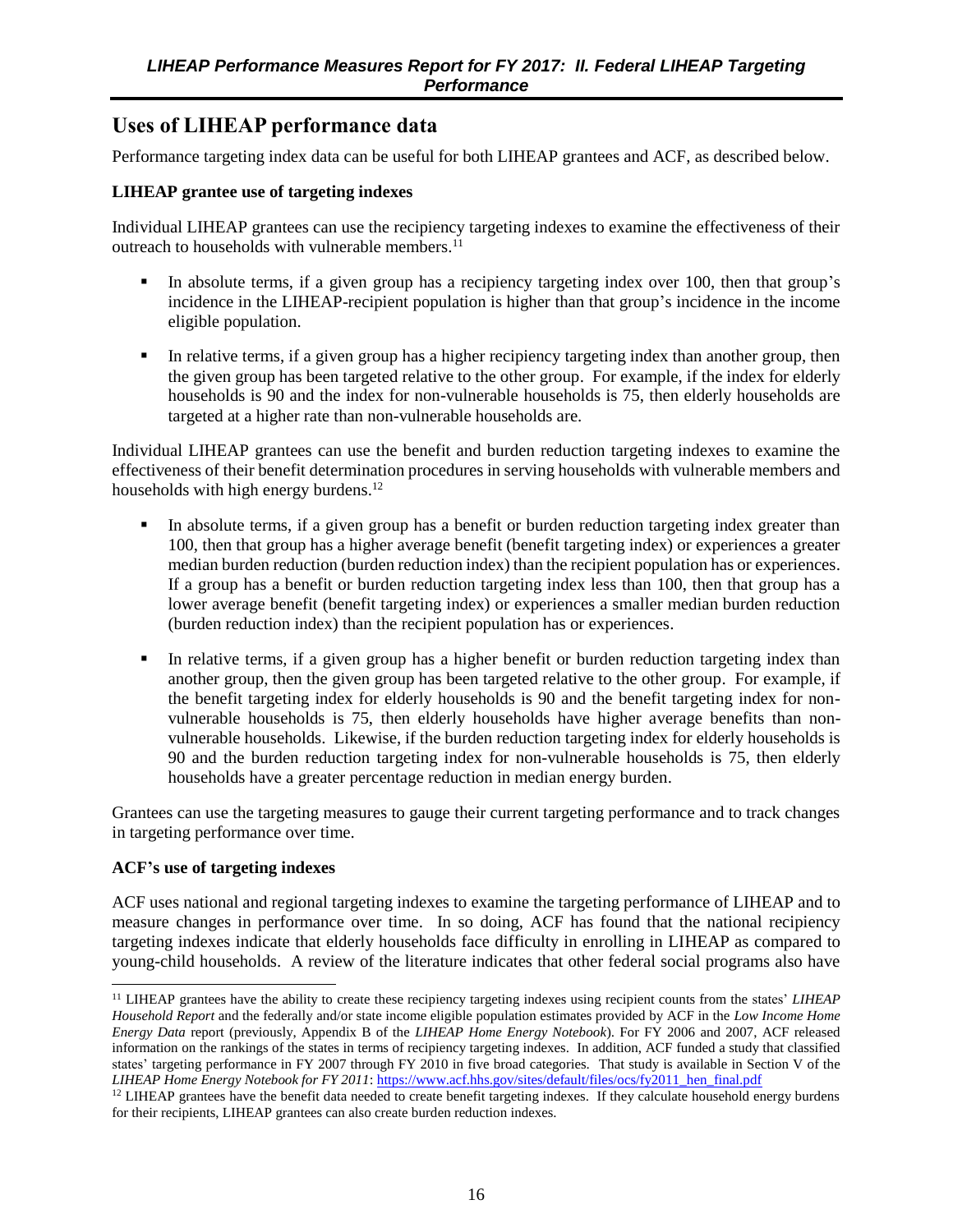<span id="page-25-0"></span>limited success in serving eligible elderly households, especially in comparison to households with young children. Program participation barriers appear to be most significant when elderly households have not made previous use of public assistance programs. For this reason, ACF is an active federal partner with the National Center for Outreach and Benefit Enrollment that is funded by the Administration on Aging. LIHEAP is one of five federal benefit programs for which the Center is seeking to develop innovative ways to increase enrollment of the elderly.

ACF is continuing to examine the reliability and validity of targeting indexes in making the following comparisons:

- ACF can compare recipiency targeting measures among groups of households and identify which groups are not effectively targeted by LIHEAP. For example, if the national LIHEAP recipiency targeting index for elderly households is 85, and the national LIHEAP recipiency targeting index for households with young children is 110, then households with young children are targeted at a higher level than are elderly households. ACF might conclude from these statistics that a greater share of the technical assistance efforts should be allocated to increasing targeting to elderly households.
- ACF can compare recipiency targeting measures among areas of the country to assess which areas are in greatest need of technical assistance and to determine the type of technical assistance that is required. For example, if the recipiency targeting index for elderly households in the New England Census Division is 75, while the recipiency indexes for elderly households in all other divisions are over 100, then elderly households are targeted at a lower level in New England than in other parts of the country. ACF might conclude from these statistics that a greater share of the technical assistance efforts should be allocated to increasing targeting to elderly households among one or more grantees in New England.
- ACF can compare national targeting measures over time to measure changes in targeting performance. For example, if the targeting indicator for elderly households was 75 in one fiscal year and was 85 in a later fiscal year, then it would demonstrate that LIHEAP targeted elderly households at a higher level over time.

# **Targeting performance measurement issues**

As presented above, targeting indexes are statistical tools that allow ACF to examine targeting across groups of households, across regions of the country, and over time. It is reasonable to expect that the greatest increases in targeting performance can be realized by supporting the targeting efforts for those areas of the country that are currently serving targeted households at the lowest rate.

A major challenge in executing the LIHEAP performance plan is in finding an effective way to gather the data that enter into vulnerable and high burden targeting indexes in a timely way. ACF has found the timeliness of such collection to be challenging, e.g., the *LIHEAP Household Report's* early deadlines. In addition, the RECS' relative infrequency presents an ongoing challenge, and the data collection requirements beginning in FY 2016 for grantees to assess energy burden and other program metrics in their states remain developmental in nature.

For FY 2011, ACF required states to report for the first time on the *LIHEAP Household Report* an unduplicated count of households receiving all types of LIHEAP benefits. This data is to allow ACF to